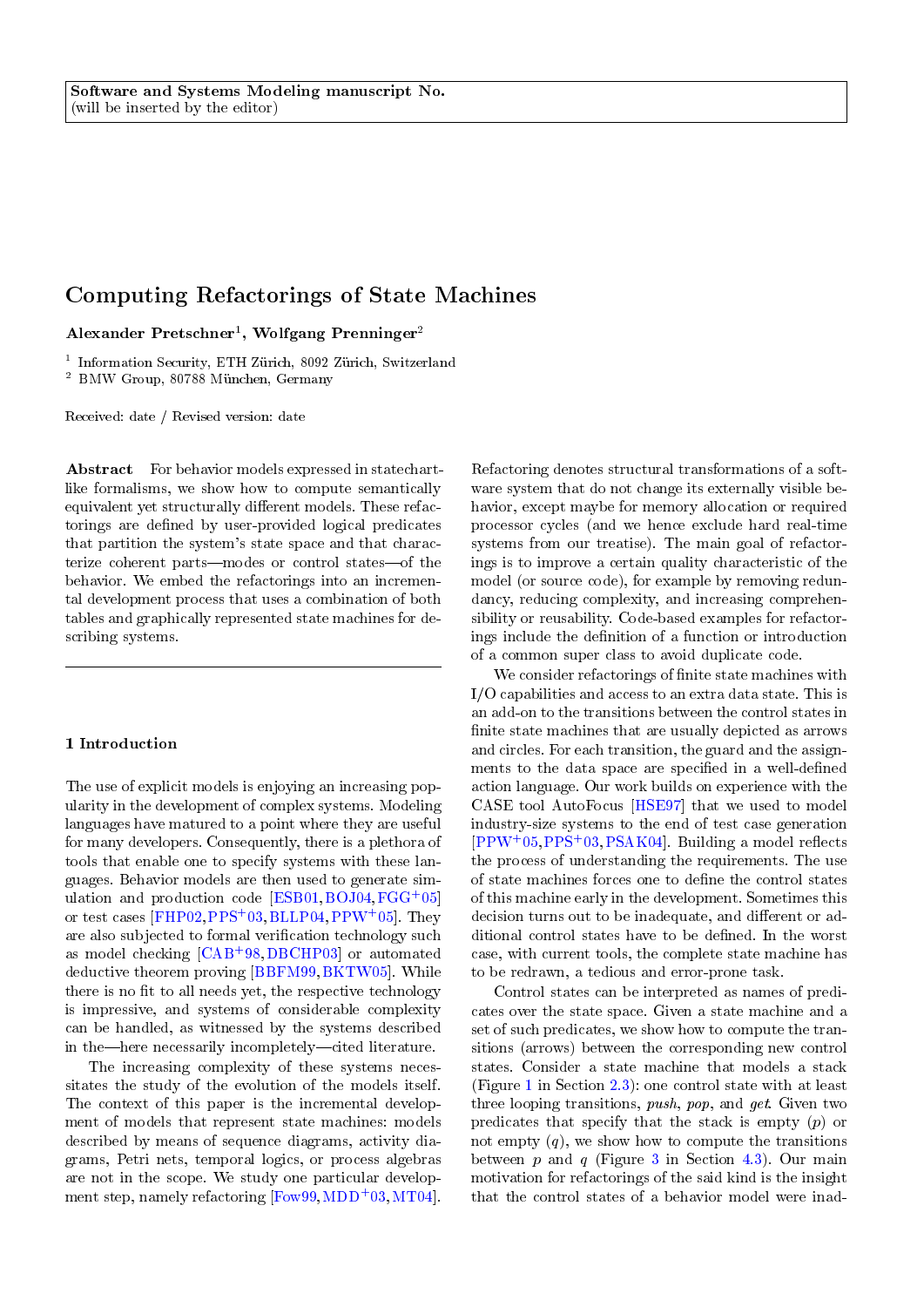equately chosen. A further motivation is the desire for complementary views on the system [\[Lam95\]](#page-16-6). We do not discuss how to pick  $p$  and  $q$ . The approach is prototypically implemented; yet, the seamless integration into a CASE tool is the subject of future work.

We present our ideas on the grounds of the simple example of a stack. As a proof of concept, we show how our techniques were applied in a case study concerned with testing an automotive network controller  $[PPW<sup>+</sup>05]$  $[PPW<sup>+</sup>05]$ . We concentrate on one single flat state machine: parallel composition and hierarchical states are not in the scope.

Our work is based on a development process that uses tables (see Table [1](#page-3-0) in Section [2.3](#page-2-1) for an example) like those in the Software Cost Reduction (SCR) approach [\[Hen80,](#page-15-10)[PM95,](#page-16-7)[HJL96\]](#page-16-8). Unless they grow too large, tables are easy to understand, and one of their important advantages is that they are comparably easy to manipulate. Tool support for manipulating and checking consistency or completeness of different flavors of tables has been around for some time [\[PP99,](#page-16-9)[HJL96\]](#page-16-8). On the other hand, tables are not always utterly convincing to customers who sometimes prefer equivalent graphically displayed executable state machines. We also found that converting tables into a different representation, namely that of equivalent state transition diagrams, is a valuable aid in reviewing the models. In sum, we believe that both tables and graphically represented state machines are valuable in the development process of models. This is consistent with the findings of Parnas and his colleagues that there is a need for more than one kind of tables [\[SZP96,](#page-16-10)[Par92\]](#page-16-11). In this paper, we show how several different state transition diagrams can be computed from one table, and we use the same technology to compute refactorings of a given state transition diagram.

To summarize, we tackle the following problem. In the context of incremental development, assume a state machine or a table, and a logical characterization of the different parts of the state space, to be given. How can we compute an equivalent state machine with a set of control states characterized by the logical predicates? The *solution* is the formal definition of the transformation and its prototypical implementation. Our contribu*tion* is, to our knowledge, the first formal treatment of refactorings of state machines on the grounds of partitionings of the state space. Our approach generalizes to other formalisms as well. Statecharts, for instance, can access any data definitions of a UML model. By translating the statechart into the (standard) formalism given in this paper, we can directly apply our approach, provided that only direct assignments and output are allowed in the action part of a transition.

The remainder of this article is organized as follows. Section [2](#page-1-0) introduces some formalism and defines the notions of rule systems, state machines, state transition diagrams, and tables. Section [3](#page-3-1) considers the development steps in incremental development processes of behavior models, using both tables and state transition

diagrams. Given a logical characterization of the state space, Section [4](#page-4-0) shows how to compute refactorings. Implementation issues are considered in Section [5.](#page-7-0) Section [6](#page-9-0) presents the application of the approach in an industrial case study. Sections [7](#page-13-0) and [8](#page-14-0) present related work and conclude.

# <span id="page-1-0"></span>2 Modeling Constructs

In this section, we define the notion of *rule systems*. Roughly, rule systems are programs in a language of guarded commands [\[Dij75\]](#page-15-11). Tables are textual representations of rule systems. State machines are a special kind of rule systems with state transition diagrams as their graphical representation. The usefulness of and need for these different representations will become apparent later. Before precisely formulating our refactoring steps, we have to introduce some formalism. It borrows from Breitling and Philipps [\[BP00\]](#page-15-12).

## 2.1 Preliminaries

Let  $V$  denote a finite set of typed variables. A valuation  $\beta$  maps a variable to a term of its type.  $A_V$  is the set of all valuations for a set of variables, V. Let  $free(\Phi)$  denote the set of free variables in a logical formula  $\Phi$ . In case an assertion  $\Phi$  evaluates to true when all  $v \in free(\Phi)$  are replaced by  $\beta(v)$ , we write  $\beta \models \Phi$ .

Variable names also occur in primed form (the intuition is given in the next paragraph [2.2](#page-2-2) on rule systems). For instance, if  $v$  is a variable, then priming yields a new variable,  $v'$ . Natural extensions apply  $(1)$  to sets of variables:  $V' = \{v'|v \in V\},\$  (2) to valuations: for  $\beta \in A_V$ , we have  $\beta' \in A_{V'}$  with  $\beta'(v') = \beta(v)$  for all  $v \in V$ , and (3) to assertions: if  $\Phi$  is an assertion, then  $\Phi'$  is the assertion that results from priming all variables in  $free(\Phi)$ . Unprimed valuations assign values to unprimed variables only, and primed valuations assign values to primed variables only. If an assertion  $\Phi$  contains both primed and unprimed variables, two valuations are needed for evaluations. We write  $\beta, \gamma' \models \Phi$  in case  $\Phi$  evaluates to true when all unprimed variables v in  $free(\Phi)$  are replaced by  $\beta(v)$ , and all primed variables v' are replaced by  $\gamma'(v')$ .

Two valuations  $\beta, \gamma \in A_V$  coincide on a subset  $W \subseteq$ V, denoted  $\beta \stackrel{W}{=} \gamma$ , if  $\forall v \in W \bullet \beta(v) = \gamma(v)$ . Extensions naturally apply to sequences of valuations— $\beta_1\beta_2\ldots$   $\stackrel{W}{=}$  $\gamma_1\gamma_2\ldots$  denotes  $\beta_k \stackrel{W}{=} \gamma_k$  for all k—and to sets of sequences: for two sets of sequences of valuations  $Y_1$  and  $Y_2, Y_1 \stackrel{W}{=} Y_2$  is shorthand for  $\forall y_1 \in Y_1 \exists y_2 \in Y_2 \bullet y_1 \stackrel{W}{=} y_2$ and  $\forall y_2 \in Y_2 \exists y_1 \in Y_1 \bullet y_2 \stackrel{W}{=} y_1$ .

 $\mathcal{T}(\Sigma, X)$  denotes the set of terms over a signature  $\Sigma$ and a set  $X$  of variables. We assume a fixed signature to be given. It defines types, names of functions and data constructors in the action language that is used in guards and assignments of transitions in rule systems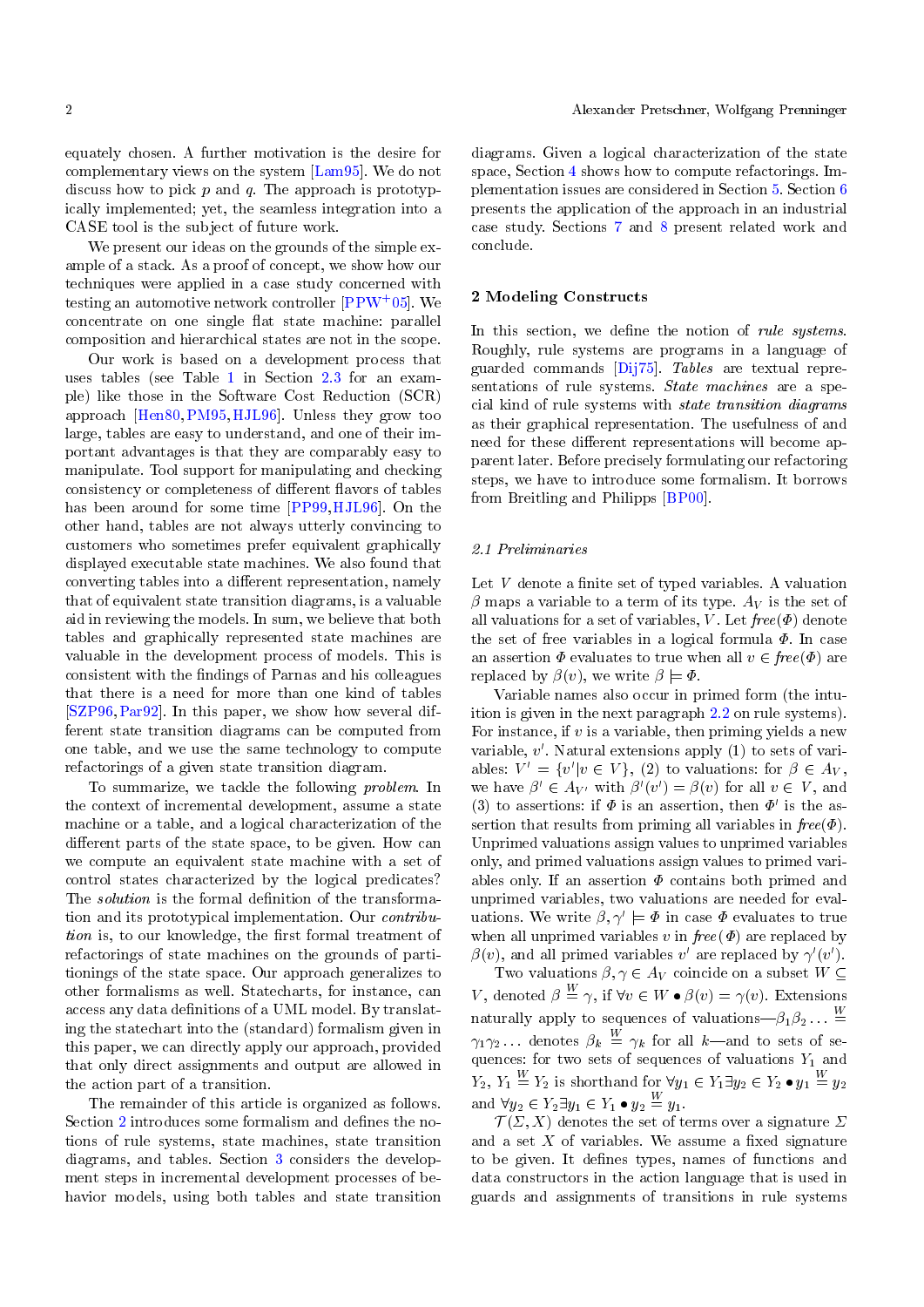(Section [2.2\)](#page-2-2). The type of a term t is denoted by  $type(t)$ . Two terms are unifiable  $(l \cong r)$  iff  $\exists \beta \in A_{V_l \cup V_r} \bullet \beta(l) =$  $\beta(r)$ , where  $V_l$  and  $V_r$  are the sets of variables in l and r, respectively, and  $V_l \cap V_r = \emptyset$ .

Given a predicate p,  $p[f_w/w]_{w\in W}$  denotes the replacement of all variables w in W by terms  $f_w$  of the same type.  $p'[f_w/w']_{w \in W}$  applies the same notion to replacing primed variables. Finally, function composition is denoted by  $\circ$ ,  $\forall x \bullet (f \circ g)(x) = f(g(x))$ . The identity mapping is called id.

#### <span id="page-2-2"></span>2.2 Rule Systems

A rule system is a tuple  $R = (V, S, T)$ , consisting of variables  $V$ , initial states  $S$ , and a transition relation  $T$ .

V consists of disjoint sets of typed variables,  $I, O, L$ . They denote input, output, and local variables, respectively. I and O form the interface of the rule system, and are also called input and output ports.

A state of R is a valuation  $\beta \in A_V$  that type-correctly maps all variables in  $V$  to terms that do not contain variables nor function symbols.  $\beta \in A_L$  is called a *data* state of R.

S is an assertion with  $free(S) \subset V$ . It describes the *initial state(s)*, and we require S to be satisfiable:  $\exists \beta \in$  $A_V \bullet \beta \models S$ .

T is a set of *transitions*. Each  $t \in T$  is an assertion with  $\text{free}(t) \subseteq V \cup V'$ . It relates states to successor states. Unprimed variables are evaluated in the current state, and primed variables are evaluated in the successor state.

We require all transitions  $t \in T$  to be of the form  $in\land g\land a\land out$ . in and out read input values and compute and write output values, respectively.  $g$  is a guard; it defines conditions on the input and the current values of the variables in  $L$ .  $a$  assigns new values to the variables in L.

More precisely, *in* is a statement of the form  $\bigwedge_{i \in I} i \cong$  $\pi_i$  where  $\pi_i$  is a pattern that may contain free transition*local* variables,  $H_t$ , with  $H_t \cap V = \emptyset$ . We assume  $\pi_i \in$  $\mathcal{T}(\Sigma, H_t)$  and  $type(\pi_i) = type(i)$ . The idea is that these variables are bound at runtime, and the values can be used in the computation of guards, output values, and assignments. We naturally extend the notions of states by stipulating that states be elements of  $A_{V \cup H_R}$  where  $H_R = \bigcup_{t \in T} H_t$ . The guard g is a conjunction of predicates over  $\mathcal{T}(\Sigma, H_t \cup L)$  with  $type(g) = Bool$ . The assignment  $a \equiv \bigwedge_{l \in L} l' = f_l$  type-correctly assigns values to the variables in  $L'$ , and it may do so by referring to the variables in  $L \cup H_t$ :  $f_l \in \mathcal{T} (\Sigma, L \cup H_t)$ with  $type(f_l) = type(l)$ . Finally,  $out \equiv \bigwedge_{o \in O} o' = f_o$ assigns values to the output variables,  $O'$ . It may refer to the variables in  $L \cup H_t$ :  $f_o \in \mathcal{T}(\Sigma, L \cup H_t)$  with  $type(f_o) = type(o).$ 

 $\varepsilon$  denotes the absence of signals both for input and output ports; types are lifted correspondingly.

Without loss of generality, we will assume that the action language for guards and assignments is a simple

first-order functional language without explicit quantifiers, i.e., all variables are free. The reason for this choice is that this is the language supported by the CASE tool AutoFocus which was used in our studies.

A trace of a rule system is an infinite sequence of states,  $\beta_1 \beta_2 \ldots$  with  $\beta_i \in A_{V \cup H_B}$ . The set of all traces, i.e., the semantics of a rule system,  $R$ , is denoted by [R]. We require  $\beta_1 \models S$  and  $\forall o \in O \bullet \beta_1(o) = \varepsilon$ —output can only be produced after or during the first transition. Subsequent valuations of a trace,  $\beta_n$  and  $\beta_{n+1}$ , are related by a transition in T:  $\forall n \bullet \beta_n, \beta'_{n+1} \models \bigvee_{t \in T} t$ . Clearly, there is room for many classical constraints such as causality [\[BS01\]](#page-15-13), input enabledness [\[LT87\]](#page-16-12), fairness, etc. Rule systems need not be total nor deterministic, and consequently, the models that we consider need not be either.

# <span id="page-2-1"></span>2.3 State Machines, Tables, and State Transition Diagrams

A state machine is a rule system with a dedicated variable *state* of a finite type. It specifies the *control state* or mode of the state machine. We require an initial control state to be determined in the initial assertion S, each guard to contain a statement  $state = \overline{src}$ , and each assignment to contain a statement  $state' = \overline{dst}$  where  $\overline{src}$ and  $\overline{dst}$  are the source and destination control states of the transition, respectively. By convention, we will use overlines for the names of control states. State machines are graphically represented by state transition  $diagrams$  (STDs)—circles (control states) and arrows (transitions). Two examples of STDs are given in Figures [1](#page-2-0) and [3.](#page-5-0) The black dot denotes the initial state, and only the labels of transitions are provided.



<span id="page-2-0"></span>Fig. 1 STD of the stack

Each state machine is a rule system, but not every rule system is a state machine. However, there are many ways of transforming a rule system into a state machine. The simplest one is as follows: we add *state* of type  $\{\overline{s}\}$ to L, add the conjunct state  $=\bar{s}$  to the guard of each transition, and add the conjunct  $state' = \overline{s}$  to the assignment of each transition (assuming *state*  $\notin L$ ; otherwise we rename the old variable *state* before introducing the new one). Different ways of computing state machines from rule systems are the topic of this paper.

A table is the textual representation of a rule system in some tabular form. Parnas has devoted considerable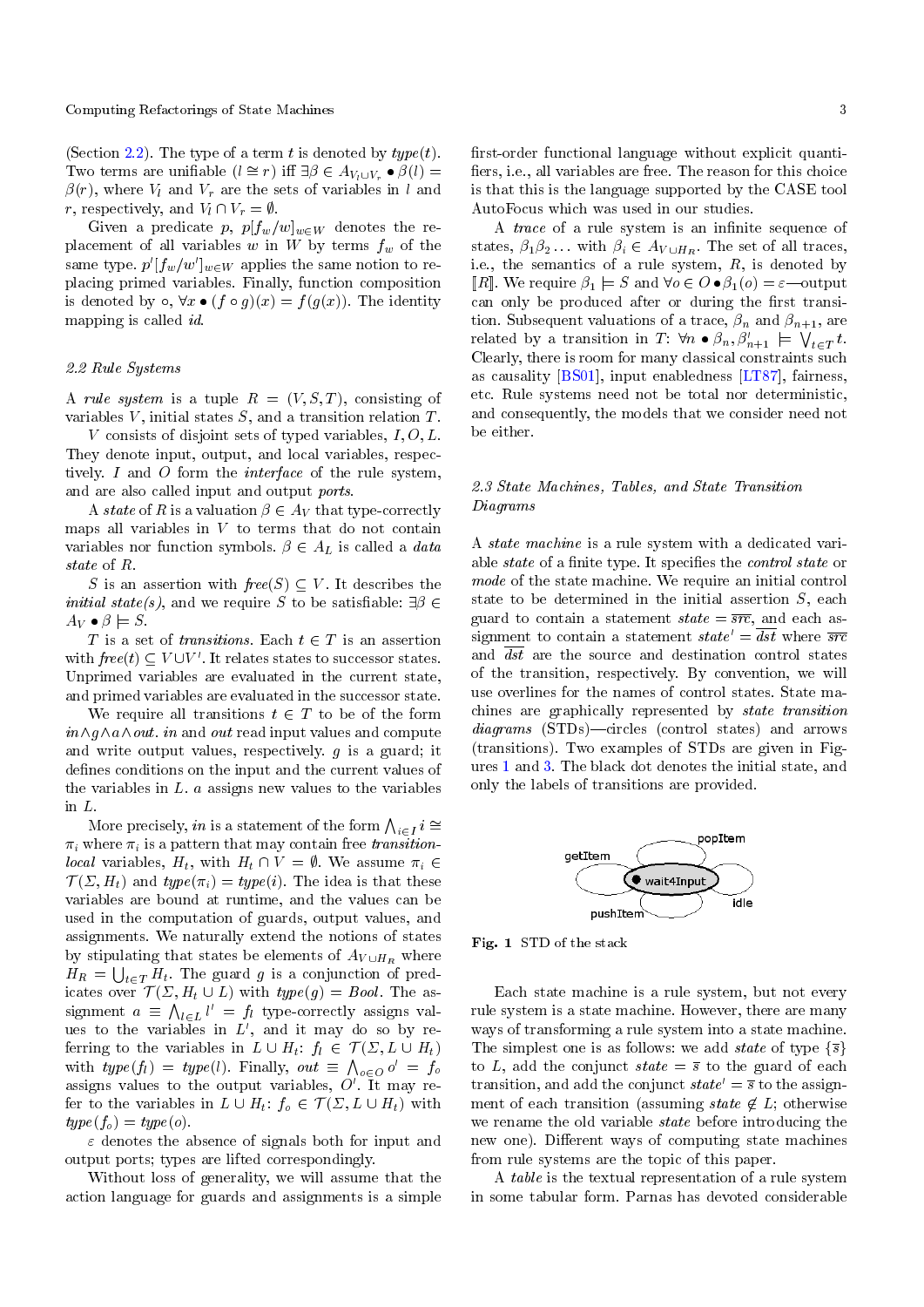| Name     | Guard              | Input                       | Output             | Assignment             |
|----------|--------------------|-----------------------------|--------------------|------------------------|
| pushItem | true               | $e \cong \text{push}(DATA)$ | $a' = \varepsilon$ | $st' = list(DATA, st)$ |
| getItem  | $not($ is $E(st))$ | $e \cong$ get               | $a' = ft(st)$      | $st' = st$             |
| popItem  | $not($ is $E(st))$ | $e \cong pop$               | $a' = \varepsilon$ | $st' = rt(st)$         |
| idle     | true               | $e \cong \varepsilon$       | $a' = \epsilon$    | $st' = st$             |

<span id="page-3-0"></span>Table 1 Tabular specification of a stack

work to the classification of tables [\[Par92\]](#page-16-11). For us, any tabular representation will do. An example of a table is given in Table [1.](#page-3-0)

2.3.1 Example Consider the specification of a stack of integers. We assume a component with one input port  $I = \{e\}$  with  $type(e) = \{push(Int), get, pop, \varepsilon\}$ , and one output port,  $O = \{a\}$  with  $type(a) = Int \cup \{\varepsilon\}$ . There is one local variable,  $L = \{st\}$ . Using functional notation, its type is recursively defined by data  $d$ \_st = empty | list(Int, d\_st). Three functions are defined:  $isE(X) = (X == empty), ft(list(X,Y)) = X, and fi$ nally  $rt(list(X,Y)) = Y.$  Adding a further local variable *state* of type(*state*) =  $\{\overline{wait \{Input\}}\}$  to the set L of local variables generates a state machine from the rule system if trivial statements  $state = \overline{wait \pm Input}$  and state' =  $\overline{wait \& Input}$  are simultaneously added to guard and assignment of each row of Table [1.](#page-3-0) Note the use of one transition-local variable, namely DATA in transition pushItem. Figure [1](#page-2-0) shows the STD that corresponds to the state machine of the stack example.

#### <span id="page-3-1"></span>3 Incremental Development

Increments denote different development stages of a system, or model, respectively. To be as flexible as possible, we do not impose any constraints—such as the requirement that the set of all traces becomes smaller with each step as in stepwise refinement—on these steps.

#### 3.1 Development Process

Our experience with building large models boils down to the following process. Existing (informal) requirements specifications are read: a first understanding of the system's behavior is gained. One is capable of writing down statement such as "if a certain input occurs under certain conditions, then the system's state changes as follows, by outputting certain values". These rules are preliminary in that they are likely to be corrected later on. Reading the requirements documents also tends to lead to a first natural partitioning of the state space; for instance, one might find it natural to have a partitioning into on and  $\eta$  states in the model of an embedded system.

We found it expedient not to exclusively use the graphical STDs in these early stages of development. Instead, tables turned out to be tremendously useful.

The reason is that we felt editing tables was easier than editing STDs. For instance, when adding transitions, arrows and labels have to be placed so they do not overlap too much with other states or transitions (contrast this with adding a row to a table). As a second example, when identical guards of several transitions have to be changed, the respective windows have first to be opened in the CASE tool (contrast this with directly pointing to the column or cells that contain the guards). As a third example, when several guards had to be checked for mutual exclusion, the respective windows had to be opened in the CASE tool (contrast this with having the respective guards automatically aligned). We are of course aware that this assessment is subjective, and that it also depends on the GUI of the CASE tool.

Nonetheless, there is no doubt that STDs are highly useful. Debugging is sometimes easier with executable STDs than with tables. For demonstration purposes with customers and domain experts, we found STDs to yield a good basis for discussion. In addition, the graphical layout helps one to identify symmetries, or missing symmetries which lead to corrections of the model (Section [6\)](#page-9-0).

#### 3.2 Modications and Refactorings

Development steps can alter interfaces, or they alter the behavior. We do not consider architectural modifications such as the addition of components here [\[BS01,](#page-15-13) [PR97,](#page-16-13) [PR99\]](#page-16-14). Interface modifications add or delete input or output ports from a system. If, before deletion, the name of a port does not occur in a system's transitions, its removal does not change the system's behavior, and neither does the introduction of a new port. Behavior mod*ifications* consist of removals and additions of traces of a model. Syntactically, this is achieved by inserting, modifying, or deleting transitions in  $T$ , possibly by taking into account modifications of  $L$ .

An increment  $\tilde{R}$  of a rule system R with  $\llbracket R \rrbracket \stackrel{I\cup O}{=} \llbracket \tilde{R} \rrbracket$ is called a *refactoring* of  $R$ . This assumes that  $R$  and  $\tilde{R}$  define the same external interface  $I = I$  and  $\tilde{Q} = \tilde{Q}$ : refactorings do not modify the interface of a component. An increment that is no refactoring is called a  $\textit{modifi}$ cation. In our incremental development process that relies on both tables (rule systems) and STDs (state machines), there are hence four different kinds of development steps that complement architectural and interface modifications: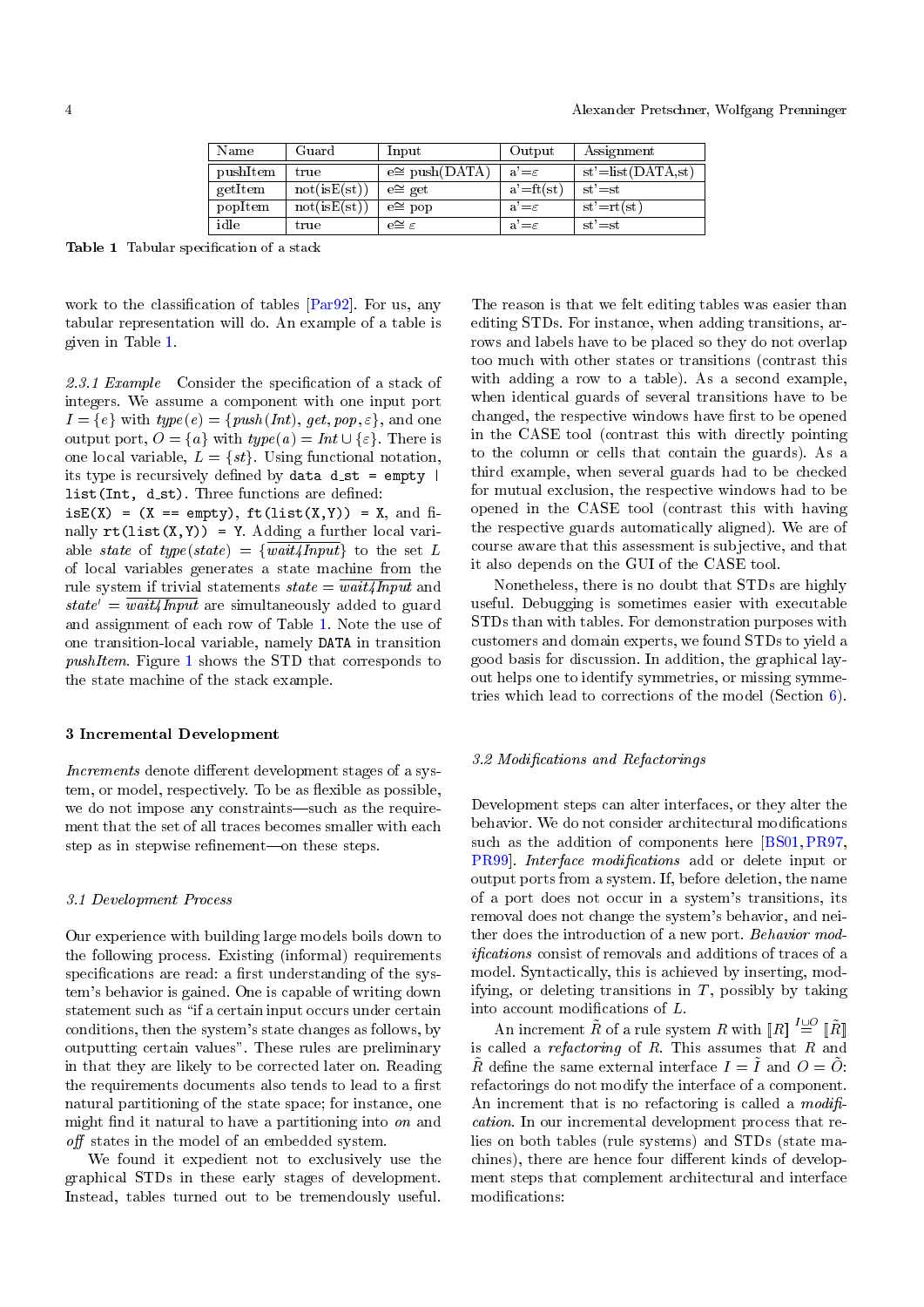

<span id="page-4-1"></span>Fig. 2 Incremental Development

- 1. refactorings of state machines,
- $\rho_S \in {\rho \, \|\, \mathbb{R} \|\,} \stackrel{I \cup O}{=} {\lbrack\! \lbrack \rho(R) \rbrack\! \rbrack}$  and R is a state machine}, 2. refactorings of rule systems,
	- $\rho_R \in {\rho \,|\, [R]^{I\cup O} \, [\rho(R)] \, and \, R \, is \, a \, rule \, system},$
- 3. modications of rule systems, and
- 4. modications of state machines. Modications modify, add, or delete transitions, possibly with alterations of L.

Let  $\tau$  and  $\tau^{-1}$  denote behavior-preserving transformations from rule systems into state machines, and vice versa. Figure [2](#page-4-1) illustrates the relationship between the development steps (modifications denoted by  $\delta$ ). As development progresses from top to bottom, modifications take place. Within each row, different refactorings of both tables and STDs are considered, and the former can be transformed into the latter, and vice versa. The case study presented in Section [6](#page-9-0) illustrates how this abstract process model is instantiated in practice.

In the next section, we will describe how to compute refactorings of rule systems,  $\rho_R$ . Since state machines are rule systems, this also caters for refactorings of state machines, and STDs, respectively. However, for reasons that we will be able to explain only after refactorings have been made precise, it is not always desirable to let  $\rho_S = \rho_R$  (Section [5.3\)](#page-8-0).

Refactorings of rule systems that are not state machines appear to be of moderate value: they remain textual, and we have discussed the benefits of graphical representations in Section [1.](#page-0-0) Methodologically, one would prefer to get a state machine (in fact, an STD) from a refactored rule system (in fact, a table) in one step. Consequently, we will focus on combinations of (1) refactorings of rule systems (tables) and (2) transformations from rule systems (tables) into state machines (STDs). As we will see in the next section, it is sufficient to consider refactorings of state machines defined by  $\rho_S =$ 

 $\tau \circ \rho_R \circ \tau^{-1}$ . The only reason for having included refactorings of rule systems into the left part of Figure [2](#page-4-1) is precisely that we compute refactorings of state machines by relying on these  $\rho_R$ .

# <span id="page-4-0"></span>4 Refactorings

This section constitutes the core of the article. We first discuss methodological considerations of model refactorings, and then present our approach to actually computing refactorings. We do not discuss the practically utterly relevant topic of co-evolution of models and code here [\[MT04,](#page-16-3) Section 3.4].

# <span id="page-4-2"></span>4.1 Methodological Aspects of Model Refactorings

4.1.1 Refactorings of models and code Refactorings for code tend to be motivated by a need for cleaning it up. Exactly in line with the process schematically depicted in Figure [2,](#page-4-1) incremental code development proceeds by interleaving phases of adding functionality and cleaning up the code [\[Fow99,](#page-15-9) p.54]. In other words, when applied continuously, refactorings predominantly serve as a preparatory step for modications. This is the case for both code and models, as exemplied in Section [6.](#page-9-0) However, code refactorings are mainly motivated by the notion of "code smells", i.e., "ugly" or redundant code portions. While we clearly acknowledge the need for refactorings when introducing hierarchical states, for instance, we have not encountered a comparable phenomenon of "model smells" with STDs. Instead, when we felt a need for refactorings, this was motivated by inadequate or "unnatural" control state structures, a result of an increasing understanding of the requirements. One reason for this difference possibly is the strongly restricted syntax, or conceptual simplicity, of STDs (without the action language) when compared to that of object-oriented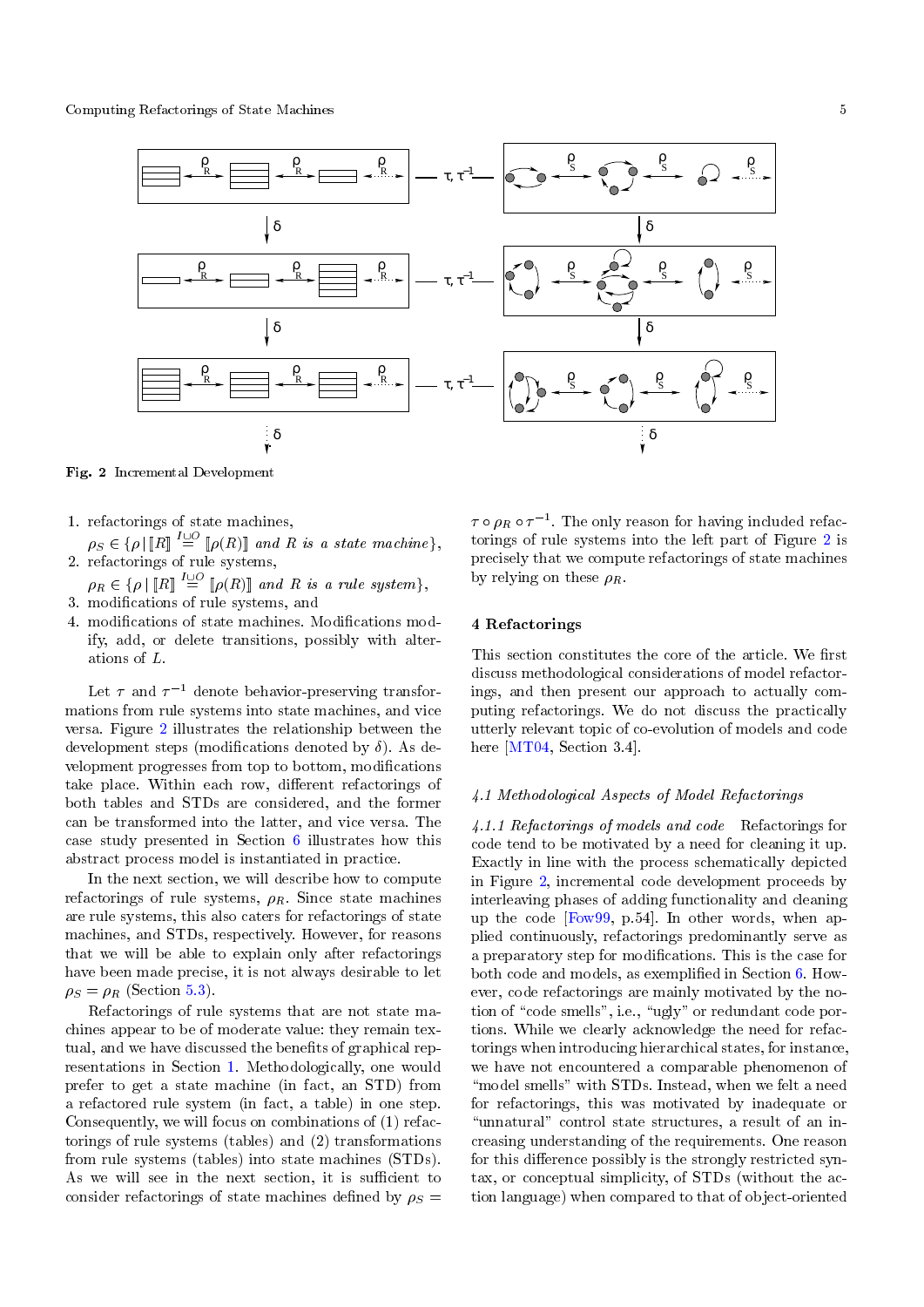code—there only is a restricted number of ways that STDs can look "ugly".

<span id="page-5-3"></span>4.1.2 Patterns Likely a consequence of the restricted syntax, too, there do not seem to be many refactoring patterns [\[Fow99\]](#page-15-9) for the circle-and-arrow part of STDs. One obvious reason is that our notion of refactoring always requires application-specific, or model-specific, knowledge as expressed in the predicates that define the transformation (Section  $4.2$ ). This, by definition, is somewhat contrary to the very idea of patterns. Still, even though the predicates have to be defined manually, one recurring situation is the desire to split one control state into several substates, which is comparable to making the state hierarchical (but for the sake of simplicity, our formalisms do not contain constructs for expressing hierarchies). In the case study in Section [6,](#page-9-0) all but one refactoring steps fall into this category. A dual situation occurs if one wants to merge several states into just one, and hence to get rid of hierarchy. The observation that these are the most frequent refactorings is interesting from an implementation perspective: in the splitting scenario, refactorings are "local" in that only those transitions of the original model need to be considered that lead to or emanate from the state to be split. Similarly, in the merging situation, only those transitions need to be considered that lead to or emanate from one of those states that are to be merged.

4.1.3 Reviews Finally, it is precisely the restricted graphical syntax of STDs that makes them amenable to a certain kind of reviews. Symmetries, or more often a lack of symmetry of transitions between certain control states, can provide hints at incorrect or missing transitions (for instance, in non-hierarchical STDs, a missing transition from all states to the initial state that switches off a device). While "clean" code clearly facilitates reviews, the simple circle-and-arrow nature of STDs makes symmetry considerations particularly appealing. An example for this use of refactorings is provided in Section [6.8.](#page-13-1)

## <span id="page-5-2"></span>4.2 Intuition: Refactoring via Predicates

We are now ready to show how refactorings can be computed. In our stack example, one might want to transform the specification into an equivalent one with two control states: one specifies that the stack is empty, and the other one specifies that it is not. The problem then consists of computing the transitions between these two control states.

In this article, the idea of refactoring state machines or rule systems is to define a set of predicates that cover or even partition the data space (the case of predicates that do not form a covering is discussed in Section [4.5,](#page-6-0) and covering predicates that do not form a partitioning are handled in Section [4.6\)](#page-6-1). In general, whether a set

of predicates forms a partitioning or covering is undecidable. In our concrete case studies, however, we could easily see whether or not this was the case. Each of the predicates corresponds to one control state of the refactored model: control states are projections of the data space (dened as the set of all possible valuations of all variables). Once the covering predicates have been defined, one must compute the transitions between the corresponding states.

To get an intuition of this computation, consider a set of predicates, P, that cover the data space, and that do not constrain input nor output values. The elements of P will form the control states of the refactored model. Let  $p, q \in P$ . Transitions (arrows in the graphical representation) from  $p$  to  $q$  for each pair  $p, q$  are computed as follows. For each guard  $g$  of a row in the table, we compute the intersection between p and g, i.e.,  $p \wedge g$ . We also need to make sure that  $q$  is compatible with the assignment  $a \equiv \bigwedge_{l \in L} l' = f_l$  of the transition, i.e., that q holds if the assignment has been computed. Overall, the predicate  $g \wedge p \wedge \overline{q'}[f_l/l']_{l \in L}$  has to be satisfiable. With  $|P|$ new control states and t transitions, the transformation requires the computation of  $t \cdot |P|^2$  new transitions.

# <span id="page-5-1"></span>4.3 Example

In the stack example, suppose we want to derive a state machine with two control states characterized by the predicates  $p \equiv i s E(st)$  and  $q \equiv not (is E(st))$ . Clearly, p and q partition the data space. Table [2](#page-6-2) shows the result of the refactoring where empty output  $(a' = \varepsilon)$  and trivial assignments ( $st' = st$ ) are, for brevity's sake, omitted. Unsatisable transitions are canceled out.

For each transition of the original specification, four new transitions are computed: from  $p$  to  $p$ , from  $p$  to  $q$ , from  $q$  to  $p$ , and from  $q$  to  $q$ . For instance, the first row in the table corresponds to a transition from  $p$  to  $p$  that is defined by the old transition *pushItem.* is  $E(st)$  checks if the source control state,  $p$ , is compatible with the old guard, true. is  $E(list(DATA, st))$  checks if the destination control state,  $p$ , is compatible with the old assignment,  $st' = list(DATA, st)$ . The conjunction of the two terms is unsatisfiable; the transition is canceled out.



<span id="page-5-0"></span>Fig. 3 STD of the refactored stack

As a second example, the tenth row of Table [2,](#page-6-2) marked by  $\dagger \dagger$ , is the transition from p to q w.r.t. the old transi-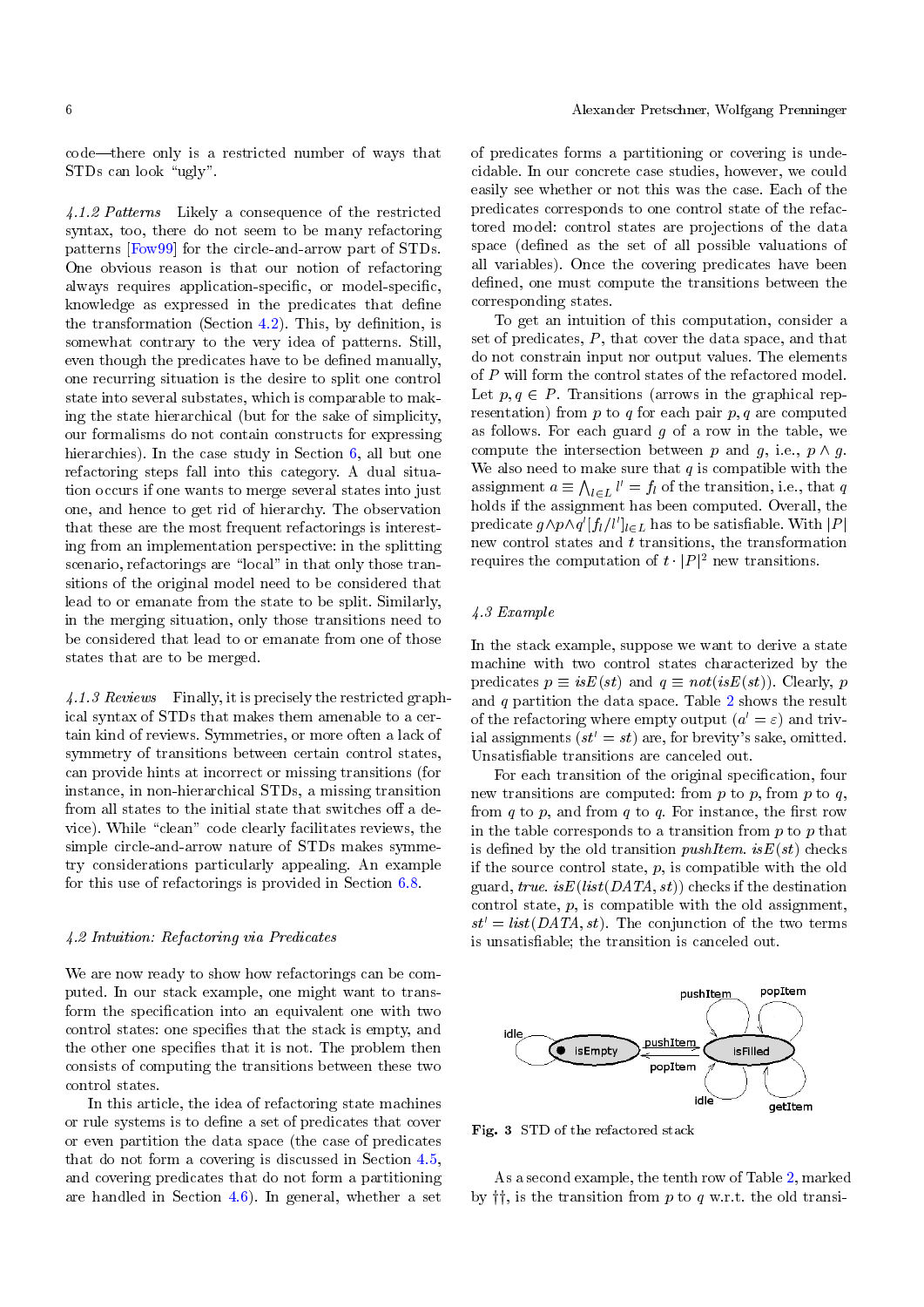| Name                  | Guard                                                                          | in $e \cong$   | out: $a' =$                       | $\operatorname{assignt. st'} =$ |
|-----------------------|--------------------------------------------------------------------------------|----------------|-----------------------------------|---------------------------------|
| pushItem              | $\overline{A}$ is $E(Hist(DATA, st))$<br>$i$ s $E(st)$                         | push(DATA)     |                                   | list(DATA, st)                  |
| pushItem              | $isE(st) \wedge not(isE(list(DATA,st)))$                                       | push(DATA)     |                                   | list(DATA, st)                  |
| pushItem              | $not(isE(st)) \wedge isE(list(DATA,st))$                                       | push(DATA)     |                                   | list(DATA, st)                  |
| pushItem              | $not(isE(st)) \wedge not(isE(list(DATA,st)))$                                  | push(DATA)     |                                   | list(DATA, st)                  |
| getHem                | $not(isE(st)) \wedge isE(st) \wedge isE(st)$                                   | get            | f(t(st))                          |                                 |
| getHem                | $not(isE(st)) \wedge isE(st) \wedge not(isE(st))$                              | get            | $f_{t}(st)$                       |                                 |
| getHem                | $not(isE(st)) \wedge not(isE(st) \wedge isE(st))$                              | get            | f(t(st))                          |                                 |
| getItem               | $not(isE(st)) \wedge not(isE(st)) \wedge not(isE(st))$                         | get            | $\overline{\text{ft}}(\text{st})$ |                                 |
| popItem               | $not(isE(st)) \wedge isE(st) \wedge isE(rt(st))$                               | <del>pop</del> |                                   | $\mathbf{r}$ t $(\mathbf{st})$  |
| tt <del>popItem</del> | $not(isE(st)) \wedge isE(st) \wedge not(isE(rt(st)))$                          | $\theta$       |                                   | $\mathbf{r}$ t $(\mathbf{st})$  |
| popItem               | $\overline{\text{not}(isE(st)) \wedge \text{not}(isE(st)) \wedge isE(rt(st))}$ | pop            |                                   | rt(st)                          |
| popItem               | $not(isE(st)) \wedge not(isE(st)) \wedge not(isE(rt)))$                        | pop            |                                   | rt(st)                          |
| idle                  | $isE(st) \wedge isE(st)$                                                       | ε              |                                   |                                 |
| idle                  | $i s E(st) \wedge not (i s E(st))$                                             | $\epsilon$     |                                   |                                 |
| idle                  | $not(isE(st)) \wedge isE(st)$                                                  | $\epsilon$     |                                   |                                 |
| idle                  | $not(isE(st)) \wedge not(isE(st))$                                             | ε              |                                   |                                 |

<span id="page-6-2"></span>Table 2 Refactored behavior

tion popItem.  $not(isE(st)) \wedge isE(st)$  checks the compatibility of the old guard,  $g$ , with the source control state,  $p$ .  $not(isE(rt))$ ) checks if the destination control state, q, is compatible with the old assignment.  $p \wedge q$  are not satisfiable; this transition is also canceled out.

Figure [3](#page-5-0) shows the STD of the stack as defined by Table [2](#page-6-2) that we assume to be extended by the respective assignments to state and state'. Transitions are abbreviated. *is Filled* is the control state defined by  $not(isE(st))$ .

# <span id="page-6-3"></span>4.4 Formalization

We will now make the refactoring step precise. Let P denote a finite set of predicates over L, i.e.,  $\forall p \in P \bullet p \in$  $\mathcal{T}(\hat{\Sigma}, L)$  for some extension  $\hat{\Sigma}$  of  $\Sigma$ . P is required to cover the data space L of a rule system  $R = (V, S, T)$ with  $V = I \cup O \cup L$  defined as above. P covers  $A_L$ iff for all states  $\beta$ , we have  $\beta \models \bigvee_{p \in P} p$ . For convenience, we also require that all predicates in  $P$  be satisfiable. Refactoring a rule system  $R = (V, S, T)$  w.r.t. a covering  $P$  of the data space yields a rule system  $\rho_R(R) = \tilde{R} = (V, S, \tilde{T})$  with  $\tilde{T}$  being defined by equation [1](#page-7-1) (Figure [4,](#page-7-2) top). The proof that this transformation is indeed a refactoring, i.e.,  $\llbracket R \rrbracket \stackrel{I\cup O}{=} \llbracket \tilde{R} \rrbracket$ , is given in Appendix [A.](#page-16-15)

If one wants to perform the refactoring and generate a state machine in one step (Section [3\)](#page-3-1), then the following construction can be used. With a new variable state of type(state) =  $\bigcup_{p\in P}\{\overline{p}\}\$ we define  $\tau \circ \rho_R((I\cup$  $O \cup L, S, T) = (I \cup O \cup L \cup \{state\}, \tilde{S}, \tilde{T})$  with  $\tilde{S}$  =  $S \wedge state = \overline{s}$  for some  $s \in P$  with  $S \Rightarrow s$ , and  $\tilde{T}$  being defined by equation  $2$  (Figure [4,](#page-7-2) bottom).

# <span id="page-6-0"></span>4.5 Renement

The reason for requiring the set of predicates to form a covering is as follows. Consider the stack example again, and assume a function size to be given. It computes the number of elements currently on the stack,  $size(st)$ . For some constant c, the predicates  $\dot{P} = \{size(st) < c,$  $size(st) = c$  do not form a covering of the stack's state space: the stack is bounded by a maximum number of c elements now. Computing a transformed stack on the grounds of equation [\(1\)](#page-7-1) w.r.t.  $\dot{P}$  then excludes transitions from and to states characterized by  $size(st) > c$ . In this sense, a refinement is computed: the set of traces of the original model is reduced, and the transformation is hence no refactoring.

In the general case, let Q denote a predicate (or set of predicates that are combined into one large disjunction) that describes the entire state space. Let  $U$  be any predicate (possibly a disjunction of predicates) that does not cover the state space. The "missing parts" of  $Q$  can then be described by a predicate M with  $\neg(M \wedge U)$ , such that we have  $(U \vee M) \Leftrightarrow Q$ . Computing equation [\(1\)](#page-7-1) w.r.t. U rather than the covering predicate Q means that the transformed system does not contain any transitions from or to the states represented by  $M$ . The transformation is a refinement rather than a refactoring.

In case M is known (which implies knowing that  $U \vee M$  forms a covering), this can hence methodologically be exploited for computing refinements. In case  $M$  is not known (which implies not knowing whether or not U forms a covering), a computation w.r.t. equa-tion [\(1\)](#page-7-1) means that inadvertently a refinement rather than a refactoring may be computed.

#### <span id="page-6-1"></span>4.6 Internal Nondeterminism

The proof that the construction of a new set of transitions defined by equation  $(1)$  leads to a refactored rule system only requires  $P$  to cover but not to partition the state space. In addition to covering the state space, the predicates in a partitioning predicate set P must be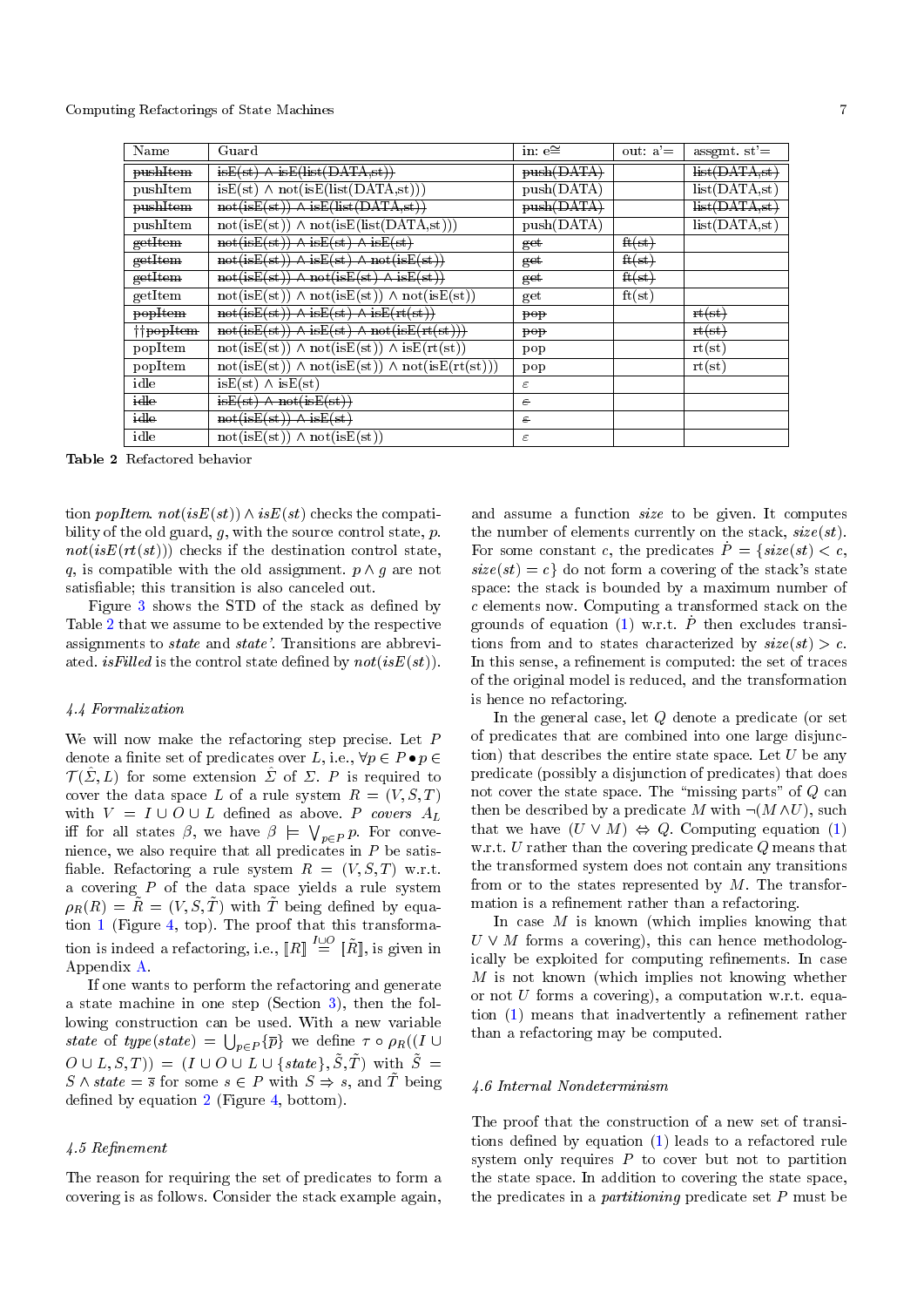8 Alexander Pretschner, Wolfgang Prenninger

<span id="page-7-3"></span><span id="page-7-1"></span>
$$
\tilde{T} = \left\{ in \ \land \ g \land p \land q'[f_l/l']_{l \in L} \land \bigwedge_{l \in L} l' = f_l \land \bigwedge_{o \in O} o' = f_o \; \middle| \; (in \ \land \ g \land \bigwedge_{l \in L} l' = f_l \land \bigwedge_{o \in O} o' = f_o) \in T \land p, q \in P \right\} \tag{1}
$$

$$
\tilde{T} = \left\{ in \land g \land p \land q'[f_l/l']_{l \in L} \land state = \overline{p} \land state' = \overline{q} \land \bigwedge_{l \in L} l' = f_l \land \bigwedge_{o \in O} o' = f_o \mid (in \land g \land \bigwedge_{l \in L} l' = f_l \land \bigwedge_{o \in O} o' = f_o) \in T \land p, q \in P \right\}
$$
\n
$$
(2)
$$

<span id="page-7-2"></span>Fig. 4 Refactored transition relations

pairwise disjoint, i.e.,  $\forall p, q \in P \bullet p \not\Leftrightarrow q \Rightarrow \neg(p \land q)$ . Choosing  $P$  to be a partitioning ensures that no internal nondeterminism is introduced.

Consider refactoring the stack w.r.t. three predicates  $p_1 \equiv size(st) = 0, p_2 \equiv size(st) \in \{1, \ldots, c\}, \text{ and } p_3 \equiv$  $size(st) \geq c - \ell$  for some constant  $c > 2$ . The state space is clearly covered, but  $p_2$  and  $p_3$  overlap in that  $p_2 \wedge p_3$  is satisfiable. Consider the respective state machine with control states  $\overline{p_1}$ ,  $\overline{p_2}$ , and  $\overline{p_3}$ , and a partial execution with the system being in  $\overline{p_2}$  with  $size(st) = c - 1$ . A push command can make the system either remain in state  $\overline{p_2}$ , or transfer control to  $\overline{p_3}$ . The proof ensures that the externally visible behaviors remains identical (it does not take into account the explicit state variable). This situation is exemplary for a choice of predicates that cover yet do not partition the state space. As shown in Appendix [B,](#page-17-0) our transformation does not introduce this kind of nondeterminism whenever actual partitionings are taken as a basis for the refactoring step.

## <span id="page-7-0"></span>5 Implementation

As far as we know, there is no model-based CASE tool that integrates tables and STDs. We have used Excel and AutoFocus with ad-hoc translations between the two. While not yet integrated into the tool, the computation of refactorings is automated and includes (a) the-trivial-computation of refactored transitions (set T), and (b) their—non-trivial—simplification, possibly to false, which we will describe below. Step (b) is particularly important because the computed transitions should be readable by humans, and, as the example of Section [4.3](#page-5-1) shows, there is a great potential for the removal of redundant parts.

The subject of this section is simplification. We describe a simplication algorithm that includes a simple satisfiability checker (Section [5.1\)](#page-7-4) and implements the rules of Boolean algebra (Section [5.2\)](#page-8-1). The former is used to remove unsatisfiable disjuncts for formulas in disjunctive normal form. When computing refactored STDs from tables, the construction of Section [4.4](#page-6-3) introduces a new state variable for each such refactoring step. As it turns out, many of these variables and references to them can be deleted, which is explained in Section [5.3.](#page-8-0)

# <span id="page-7-4"></span>5.1 Satisfiability Checking

Because of potentially infinite data structures, the satisability problem is generally undecidable, but one could argue that (a) the cut-off of infinite data structure that can often be justied by domain knowledge, and (b) the simplicity of the involved functions—e.g., there is usually no mutual recursion, and most recursions turn out to be primitive, i.e., terminating-make manual decisions possible. Because our action language for guards and assignments is a functional language, we have implemented the simplier in the functional logic language Curry [\[Cur06\]](#page-15-14). Curry's operational semantics relies on narrowing [\[Han94\]](#page-15-15) which explains why it lends itself to satisability checking.

The complexity of a satisfiability check obviously depends on how contrived the involved functions and state characterizations are. With a restriction of all lists to a maximum length of 5, the examples in Section [6](#page-9-0) are computed in negligible time (the problem is exponential in the length of the involved lists), and all stack examples are computed in negligible time without depth restrictions. We have not implemented a plugin that also takes into account automatic layouting of computed STDs.

We will assume that a system has  $n$  input ports  $ci_1 \ldots ci_n$ , m output ports  $co_1 \ldots co_m$ , and w local variables  $l_1 \ldots l_w$ . Every transition t given by

$$
\bigwedge_{j=1}^{n} ci_j \cong i_j \wedge g \wedge \bigwedge_{j=1}^{w} l'_j = f_{l_j} \wedge \bigwedge_{j=1}^{m} co'_j = f_{o_j} \qquad (3)
$$

directly translates into a Curry function *step* defined by

$$
step t (l_1, ..., l_w) (i_1, ..., i_n) | g = (4)
$$
  

$$
((f_{o_1}, ..., f_{o_m}), (f_{l_1}, ..., f_{l_w})),
$$

with the intuitive semantics that whenever actual parameters match the formal parameters expressed by the patterns  $t, l_i$ , and  $i_j$ , and in addition, guard g evaluates to true, then the function returns a pair that consists of output values and updated local variables.

The functional-logic, lazy-evaluation and higher-order nature of Curry enables one to check if a transition from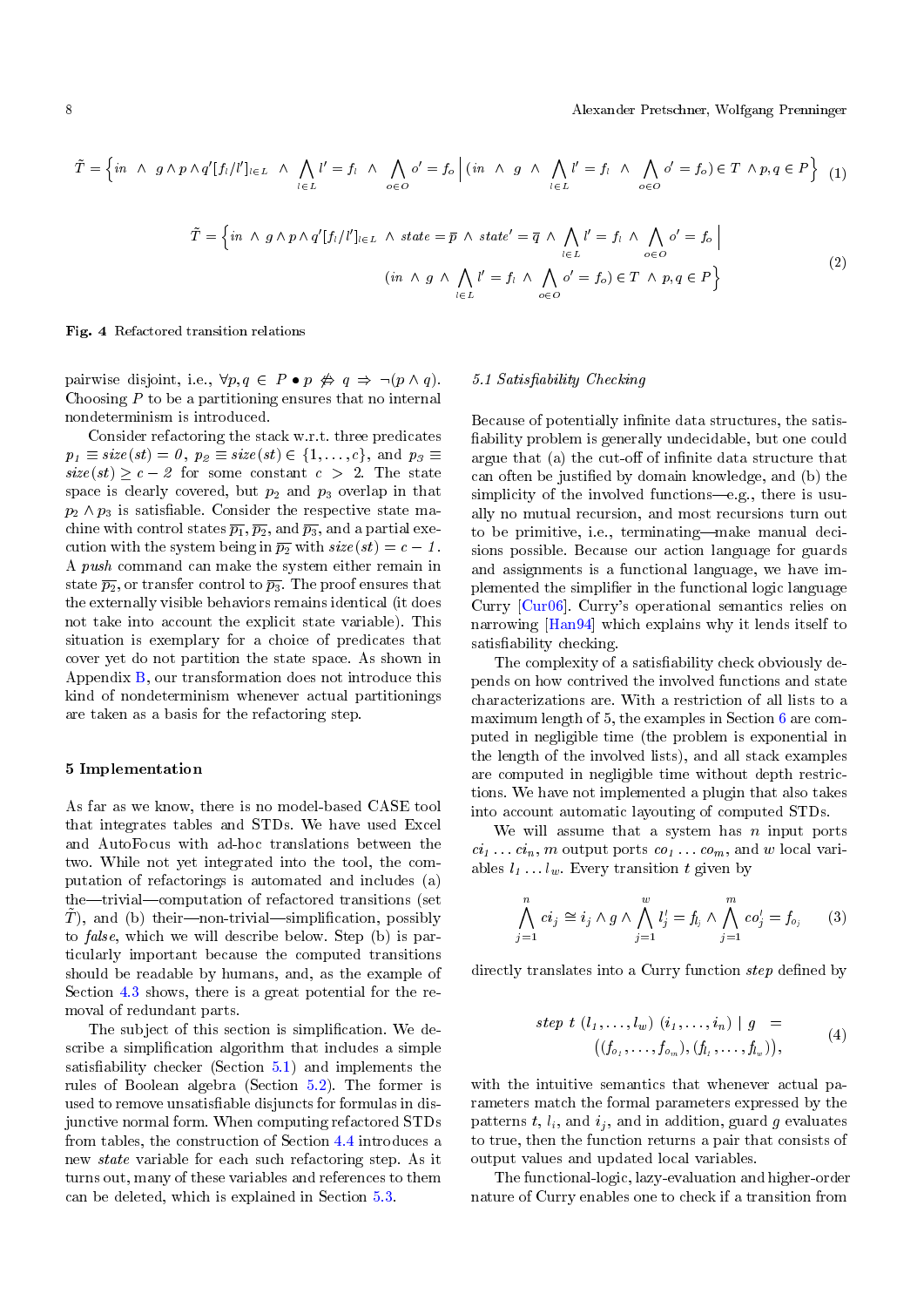Computing Refactorings of State Machines 9

p to q (with  $p, q \in P$  being predicates that characterize the new control states) is compatible with a previously existing transition t by simple function application. Compatibility here means satisfiability of an item of the set  $\tilde{T}$  as defined by equation [\(1\)](#page-7-1), and it is checked by the simple program

<span id="page-8-2"></span>sat p q t = p L && (q (snd (step t L I))) where L,I free (5)

where  $p$  and  $q$  are the programs that characterize source and destination states,  $t$  ranges over all possible transitions,  $L$  denotes the vector of all local variables, and  $I$  is the input.  $L$  and  $I$  are computed automatically by the Curry runtime system. snd computes the second element of a pair.

Since  $L$  is a vector of variables, or their valuations, repectively, one can relate L and predicates p by means of the satisfaction relation,  $\models$  Program [5](#page-8-2) returns a solution only if  $L \models p$ . This is achieved by applying the function  $p$  to  $L$ . Furthermore, by calling the *step* function, it indirectly ensures  $L \models q$  because the guard is evaluated there, and also  $L' \models q'$  because this is what is encoded in the second element of the return value of the step function.

5.1.1 Example Consider the stack example again. We will implement the stack by means of a list (defined by constructors [] and :, and with accessor functions ft for the first element and **rt** for the everything but the first element). Empty output is denoted by oeps. Without going into the syntactic details of Curry  $(\forall v \rightarrow F$  denotes lambda abstraction  $\lambda v.f$ , findall enumerates all solutions of a given equation, and  $\leq$  denotes list comprehension), the following program is enough to compute all those transitions between the empty and the non-empty states that are satisfiable. This is done by simply executing function checkall defined below.

```
step getT st getI | False=:=isE st =
                           (o (ft st), st )step pushT st (pushI \ N) = (oeps, N:st)step popT st popI | False=:=isE st =
                           (oeps, rt st)
isE [] = True
isE (: ) = False
p = i s Eq = not isEallstates = [p,q]
sat p q T = p L && q (snd (step T L I))
                       where L,I free
feasible start stop =
    findall ((T - > (sat start stop T)=:=True)))checkall = [(start, stop,feasible start stop)]start<-allstates, stop<-allstates]
```
# <span id="page-8-1"></span>5.2 Simplication

For more complex problems, however, this is too simple to work. We have also implemented a simplifier that

takes care of simplifying propositional formulae w.r.t. the standard laws of Boolean algebra (among others, for instance,  $a \wedge \neg a$  is simplified to *false*, etc.). Because these laws are standard, and the implementation of such a simplifier is standard as well, we do not show the implementation. One remark, however, is in order. To avoid unnecessary computations, the above denition of the sat function does contain calls to the simplifier. However, one cannot simply define

```
sat p q T = simplify (p L \& q (snd (step T L I)))where L,I free,
```
which contains such a reference. This is because simplify would then have to operate on (partially) applied functions that are created during the computation. However, access to such functions is difficult to achieve, because the formal parameters of function definitions have to be constructor terms and must not contain function symbols (constructors are uninterpreted symbols, such as oeps in the above example, and function symbols are interpreted by the right hand side of the defining functions, such as isE). For instance, to implement the equality  $\neg \neg a = a$ , one cannot simply define simp (not (not a))  $a = a$  because function symbols like *not* as patterns are not allowed. Our solution to this problem consists of first generating pure constructor terms, i.e., terms without function symbols, by replacing all function symbols with dedicated constructors. Simplification is then performed on these constructor terms, and after simplification, the constructor terms are re-translated into the respective function symbols.

# <span id="page-8-0"></span>5.3 Removing the state variable

Assume an iterative process where a state machine, or an STD, is generated, modied, re-transformed into a table which is subsequently modied, etc. Adding a new state variable for each transformation from a rule system to a state machine (equation  $(2)$ ) in Section [4.4\)](#page-6-3) is likely to clutter the model or, more precisely, the guards and assignments of transitions. This is the only reason for not letting  $\tau^{-1} = id$  (Section [3\)](#page-3-1). It is not a conceptual but rather a practical problem: we would like the rule systems to be readable by humans, and thus contain as little redundancy as possible.

It turns out that many modications are of a nature that makes it possible to remove previously introduced state variables. We will now identify those development steps that, when applied in-between two refactorings, allow one to delete references to the state variable introduced in the last refactoring step. As explained in Sec-tion [3,](#page-3-1) we focus on behavior modifications and ignore interface modications.

Recall that the computation of a refactoring and a state machine in one step, defined in equation  $(2)$  in Section [4.4,](#page-6-3) is done for each transition with assignment  $\bigwedge_{l \in L} l' = f_l$  and each pair of predicates, p and q. By construction, we have  $state = \overline{p}$  if p holds. Conversely, we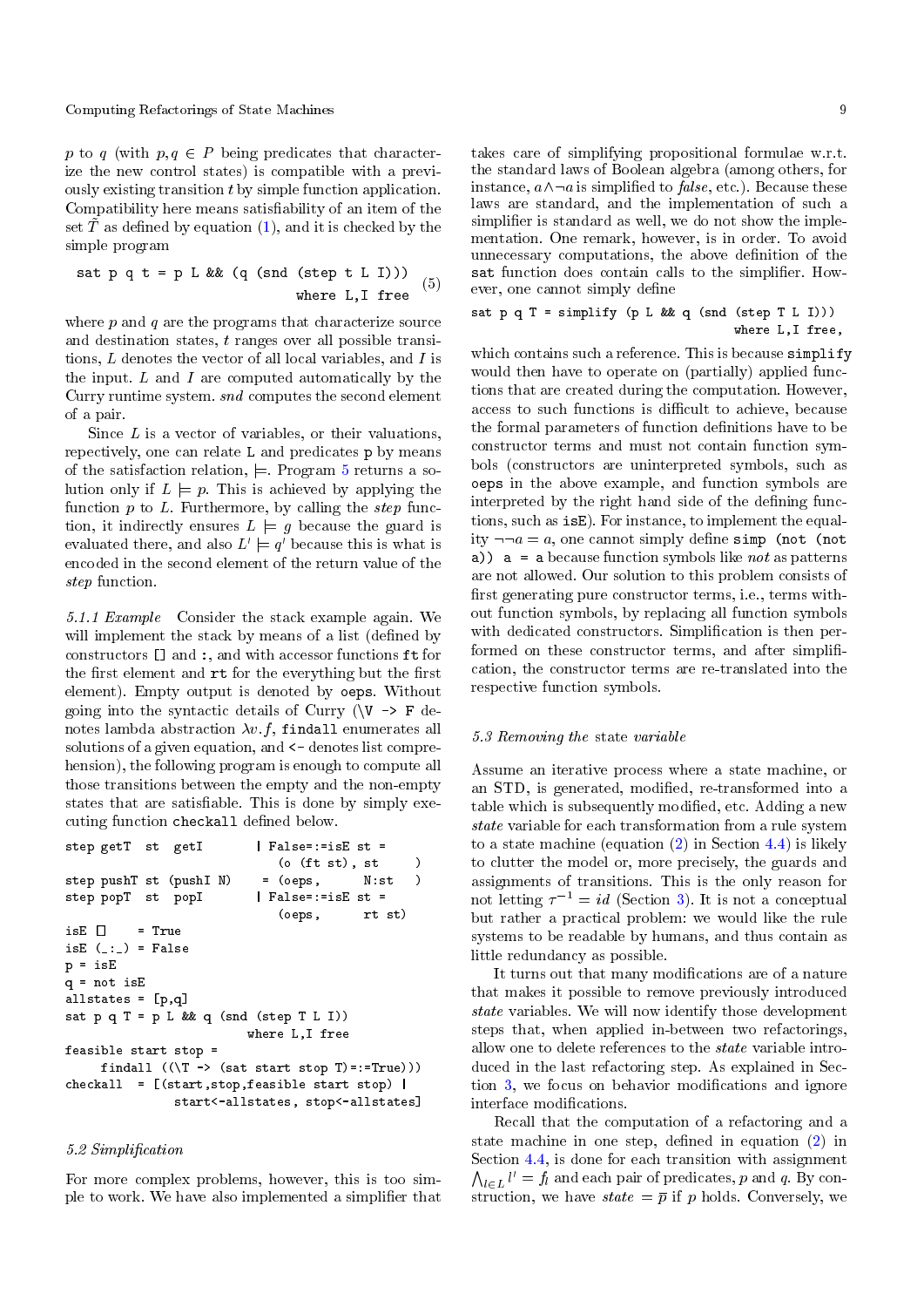have  $state' = \overline{q}$  if  $q'[f_l/l']_{l \in L}$  evaluates to true. In other words, the information on the explicit state variable is redundant; it can be synthesized from p or  $q'[f_l/l']_{l\in L}$ , respectively. At this stage it is only used to decide whether or not to draw a transition arrow between two control states of the respective STD.

In the following, we assume that a CASE tool maintains some representation of a given state machine and is able to display both representations, table and STD. Each row of the table corresponds to one arrow in the STD. Modications can take place both at the level of the table and the level of the STD. We will now take a look at possible development steps between two refactorings (i.e., introductions of state variables), and how these relate to the necessity of keeping references to earlier introduced state variables in the generated transitions. These steps are removal, insertion, and modification of a transition, addition and removal of control states, and addition or removal of local variables. The following list is to be read as follows. If the modifications between two refactorings are all described by items that mention that the *state* variable introduced in the first refactoring step carries redundant information only, then all references to it can be removed directly before the second refactoring step.

- <span id="page-9-1"></span>1. Removing transitions from the STD or corresponding rows from the table after a refactoring from a rule system into a state machine is not problematic: the state variable from the first refactoring step carries nothing but redundant information.
- <span id="page-9-2"></span>2. Adding a new transition in an STD from an existing control state  $\bar{p}$  to an existing control state  $\bar{q}$  boils down to two different situations. Assume that the new transition's assignment is  $\bigwedge_{l \in L} l' = f_l$ , and that the set L of local variables was not changed.
	- $-$  The *state* variable introduced in the first refactoring step carries redundant information only if  $q'[f_l/l']_{l\in L}$  is satisfiable: no inconsistency with the logical characterization of the destination state  $\overline{q}$  is introduced. The CASE tool simply has to add state  $=\bar{p} \wedge p \wedge q' [f_l/l']_{l \in L}$  to the guard and state' =  $\bar{q}$  to the assignment of the table's row that corresponds to the new transition. In the sequel, it can be treated like any other transition; the state variable carries redundant information only.
	- On the other hand, if  $q'[f_l/l']_{l \in L}$  is not satisfiable, then the new transition violates the logical characterization of  $\bar{q}$ . In this case, the *state* variable introduced in the first refactoring step carries actual information and cannot be deleted before the second refactoring step. An example of this situation is given in the case study in Section [6.5.2.](#page-11-0)

Adding a new row to the table is independent of any information associated with the state variable, unless, of course, it explicitly references this variable.

- 3. Modifying a transition can be seen as the process of removing a transition and then adding a new one. This case is hence covered by items [1](#page-9-1) and [2](#page-9-2) above.
- 4. Adding a new control state  $\bar{r}$  (and hence extending the type of variable *state* by  $\overline{r}$ ) in itself is obviously not problematic. However, if there is no logical characterization of  $\bar{r}$ , and new transitions from or to  $\bar{r}$  are added, then the state variable in the tabular representation of this new transition does not carry redundant information alone. It cannot be deleted before the second refactoring step (even though it might be the case that it is relevant only for transitions from or to  $\bar{r}$ ).
- 5. Removal of control states usually entails the deletion of all incoming or outgoing transitions. In case there are such transitions, this is covered by item [1](#page-9-1) above. If there are no such transitions, then no transition in the model contains references to the state that is to be deleted: the state variable contains redundant information only.
- 6. Finally, modifications of  $L \{state\}$  can be either removals or additions of variables. The addition of variables in itself obviously is not problematic. The removal of variables requires a modification of the logical characterization of the control states as well as of guards, assignments, and output statements: these must not contain any references to the removed variable. For each transition in the model, it is also necessary to perform an analysis as described in step [2](#page-9-2) above.

In other words, if the CASE tool implements the checks as described above, and if it can be decided that for a particular set of subsequent development steps, a previously introduced state variable carries nothing but redundant information, then it can be removed in a subsequent refactoring step, which leads to simplified rules.

## <span id="page-9-0"></span>6 Example: MOST NetworkMaster

This section illustrates the methodological benefits of our approach when applied to the behavior model of a network controller for automotive infotainment systems, the MOST NetworkMaster (NM) [\[MOS02\]](#page-16-16). The model was the basis for applying and assessing model-based testing technology in an NM implementation  $[PPW^+05]$  $[PPW^+05]$ .

The functionality of the infotainment network is divided into function blocks which reside on the network's devices. Examples include starting the CD player, or displaying a video stream on one of the displays. The NM is a special function block responsible for network management. In this article, we consider only the model of the NM's main service: setting up and maintaining the central registry. The central registry contains all function blocks and their associated network addresses currently available in the network.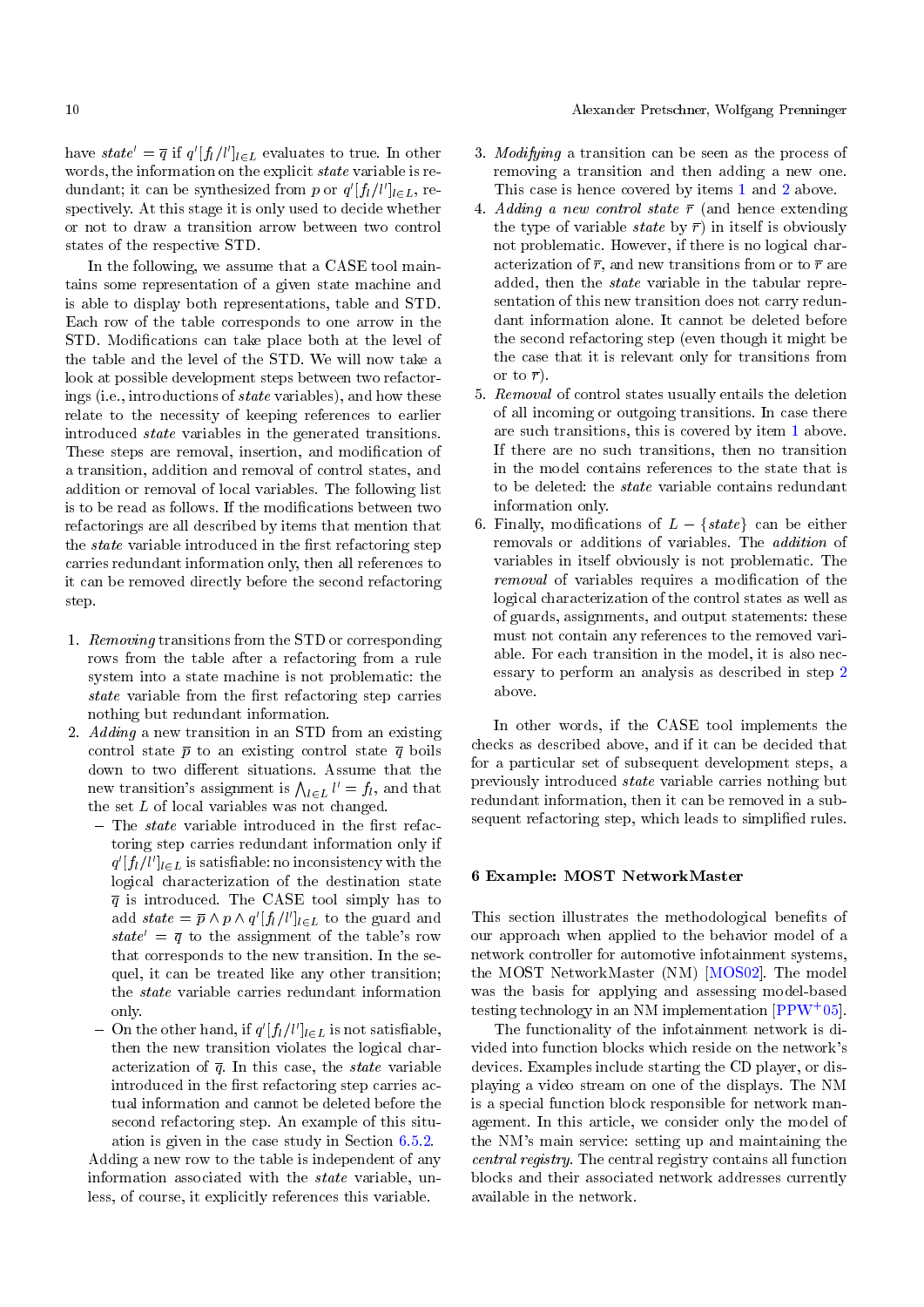| Name        | Guard                                                      | in: $(net, i) \approx$              | out: $o' =$              | Assignment                                                             |
|-------------|------------------------------------------------------------|-------------------------------------|--------------------------|------------------------------------------------------------------------|
| NetOn       | isE(al)                                                    | $NetOn(N), \varepsilon$             | $\varepsilon$            | $\overline{al'=\text{init}(N)} \wedge \text{reg'=\text{empty}} \wedge$ |
|             |                                                            |                                     |                          | $wa' = \text{empty}$                                                   |
| NetOff      | $not($ is $E($ al $))$                                     | NetOff. $\varepsilon$               | ε                        | al'=empty $\wedge$ reg'=empty $\wedge$                                 |
|             |                                                            |                                     |                          | $wa' = \text{empty}$                                                   |
| sndFBGet    | $not($ is $E($ al $))$                                     | $\varepsilon, \varepsilon$          | $FBGet( \; nxtAddr(al))$ | $al' = setReg( \; nxtAddr(al), al)$                                    |
|             | is $E(wa)$ $\wedge$<br>$\wedge$                            |                                     |                          | $\wedge$ wa'=nxtAddr(al)                                               |
|             | not(allReq(a)])                                            |                                     |                          |                                                                        |
| recFBStatus | $not($ is $E($ al $))$<br>$\wedge$                         | $\varepsilon$ , FBStatus(ADDR, FBL) | ε                        | $reg' = store(ADDR, FBL, reg)$                                         |
|             | $wa=[ADDR]$ $\wedge$                                       |                                     |                          | $\wedge$ wa'=empty                                                     |
|             | not(allReq(a)])                                            |                                     |                          |                                                                        |
| recFBStatus | $\overline{\text{not}}(\text{isE}(\text{al}))$<br>$\wedge$ | $\varepsilon$ , FBStatus(ADDR, FBL) | CfgStatusOk              | $reg' = store(ADDR, FBL, reg)$                                         |
| SndOK       | $wa=[ADDR]$ $\wedge$                                       |                                     |                          | $\wedge$ wa'=empty                                                     |
|             | allReq(a!)                                                 |                                     |                          |                                                                        |

<span id="page-10-3"></span>Table 3 First increment of the NM model

In the following, we apply our refactoring techniques to the incremental development of a slightly simplied NM model.

## 6.1 Overview

We start by defining the syntactic interface of the system in Section [6.2.](#page-10-0) Section [6.3](#page-10-1) describes the initial increment, the startup phase of the controller. In Section [6.4,](#page-11-1) we apply an intuitive refactoring into the states  $\emph{on}$  and  $\emph{off.}$ The next increment, defined by the handling of problematic devices during the startup phase, is described in Section [6.5.](#page-11-2) This step consists of two substeps, one preparatory refactoring step, and the actual increment. Section [6.6](#page-12-0) suggests a further refactoring that appears expedient, and that is a result of insights from earlier steps. Section [6.7](#page-12-1) describes the final model, and Section [6.8](#page-13-1) demonstrates the usefulness of refactorings when used for reviews. It also contains an example of a refactoring where it is not the case that two states are merged into one new state, or where one state is split into two new states (cf. Section [4.1\)](#page-4-2).



<span id="page-10-2"></span>Fig. 5 Interface of the NM model

## <span id="page-10-0"></span>6.2 Black-Box View

Initially, the interface of the model of the NM consists of the input ports  $I = \{net, i\}$  and output port  $O = \{o\}.$ 

net carries signals for switching on and off the network, and i carries signals for incoming network messages. o carries outgoing network messages (Figure [5\)](#page-10-2).

# <span id="page-10-1"></span>6.3 Step 1: Startup

We start by modeling the startup behavior of the NM. Whenever the network is switched on, the NM requests the function blocks of each device in the network, and stores them in the central registry. Afterwards, the NM sets the network to normal operation by broadcasting a message indicating that the network's conguration status is okay. This means that the devices in the network are allowed to freely communicate and use each other's function blocks.

For the first modeling step, we make use of three local variables al, wa, and reg.

- al stores the list of network addresses of the devices in the network, and attaches to each address a flag that indicates whether or not that address has already been contacted during startup. The NM asks each of these addresses to return their function blocks.
- $-$  wa stores the network address from which the NM expects an answer to its last request. It is implemented as a list that contains at most one element.
- $=$  reg holds the actual central registry.

All variables are initialized by their default value  $empty$ . Table [3](#page-10-3) shows the first increment of the NM model with five rules.

- 1. Via rule  $NetOn$ , the network is switched on, and the address list  $al$  is initialized to the number  $N$  of devices in the network.
- 2. Via rule  $NetOff$ , the network is switched off, and all local variables are set to their default values.
- 3. Rule sndFBGet encodes the request of function blocks from the next network address. If there are further addresses to request (predicate  $not(allReg(al))$ ) and the NM does currently not wait for an answer (predicate  $isE(wa)$ , then the next address is requested and this address is recorded (assignment of variable al).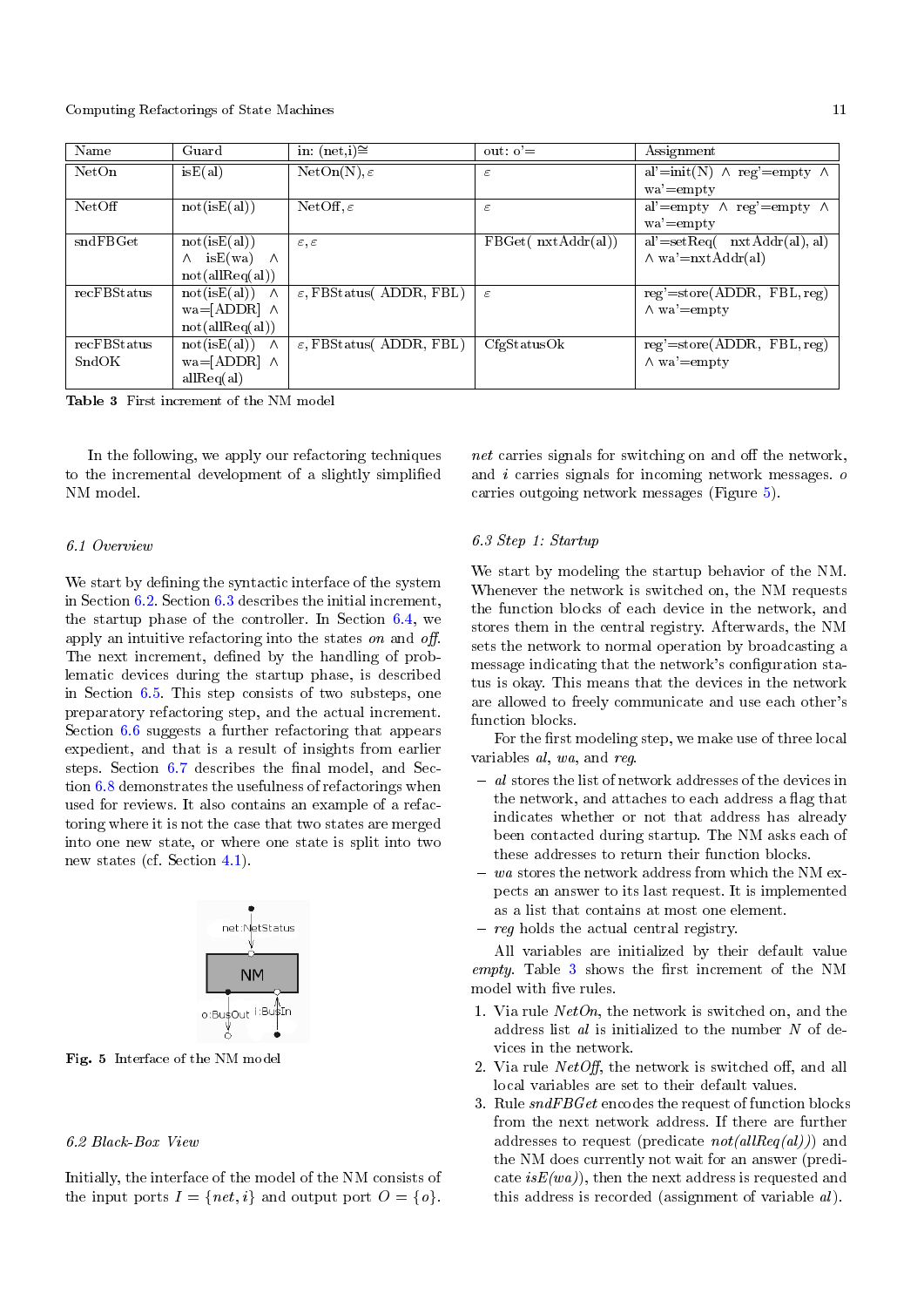

<span id="page-11-3"></span>Fig. 6 Two variants of the first increment

| Name        | Guard                                                                                          | in: $(net, i) \cong$          | Assignment                                             |
|-------------|------------------------------------------------------------------------------------------------|-------------------------------|--------------------------------------------------------|
| NetOn       | $isE(al) \wedge not(isE(int(N))) \wedge not(alReq(int(N)))$                                    | $NetOn(N), \varepsilon$       | $al' = init(N)$ $\wedge$<br>$reg' = empty$<br>$\wedge$ |
|             | $\wedge$ state=off                                                                             |                               | $wa' = empty \wedge state' = init$                     |
| NetOff      | $not(isE(al)) \wedge (not(alReq(al)) \vee not(isE(wa))) \wedge$                                | NetOff, $\varepsilon$         | al'=empty $\land$ reg'=empty<br>$\wedge$               |
|             | $state = init$                                                                                 |                               | wa'=empty $\wedge$ state'=off                          |
| NetOff      | allReq(a!)<br>$not($ is $E($ al $))$<br>isE(wa)<br>$\wedge$<br>$\wedge$<br>$\wedge$            | NetOff, $\varepsilon$         | al'=empty $\land$ reg'=empty<br>$\wedge$               |
|             | $state = cfgOk$                                                                                |                               | wa'=empty $\wedge$ state'=off                          |
| sndFBGet    | $not($ is $E($ al $))$<br>$isE(wa)$ $\wedge$ $not(allReg(a))$<br>$\wedge$                      | $\varepsilon$ , $\varepsilon$ | $al' = setReg(nxtAddr(al),al)$<br>$\wedge$             |
|             | not( isE(setReq(nxtAddr(al),al)))<br>Λ<br>$\wedge$                                             |                               | $wa' = nxtAddr(al) \wedge state' = \overline{init}$    |
|             | $(not (allReq (set Req (nxt Addr (al), al))))$<br>$\vee$                                       |                               |                                                        |
|             | $not( isE(nxtAddr(al))) \wedge state = \overline{init}$                                        |                               |                                                        |
| sndFBGet    | $not($ is $E($ al $)$ )<br>$\overline{A}$ is $E(wa)$ $\overline{A}$ not (all $\text{Re}(aI)$ ) | $\epsilon, \epsilon$          | $a' = setReg(nxtAddr(a),a)$                            |
|             | $-not(isE(setReq(nxtAddr(al),al)))$<br>$\overline{A}$                                          |                               | $wa' = nxtAddr(al)$ A state'= $\overline{cfgOk}$       |
|             | $-\text{allReq}(\text{setReq}(\text{nxtAddr}(\text{al}), \text{al})) -$                        |                               |                                                        |
|             | $isE(nxtAddr(at))$ A state= $\overline{init}$                                                  |                               |                                                        |
| recFBStatus | $not(isE(al)) \wedge wa=[ADDR] \wedge not(alReq(al)) \wedge$                                   | $\varepsilon$ , FBStatus(     | $reg' = store(ADDR, FBL, reg)$<br>$\wedge$             |
|             | $state = init$                                                                                 | ADDR, FBL)                    | wa'=empty $\wedge$ state'= $\overline{\text{init}}$    |
| recFBStatus | $not($ is $E($ al $))$<br>$wa=[ADDR]$ $\wedge$<br>allReq(a!)<br>$\wedge$<br>$\wedge$           | $\varepsilon$ , FBStatus(     | $reg' = store(ADDR, FBL, reg)$<br>$\wedge$             |
| SndOK       | $state = init$                                                                                 | ADDR, FBL)                    | wa'=empty $\wedge$ state'= $\overline{\text{cfgOk}}$   |

<span id="page-11-4"></span>**Table 4** Refactoring of the first increment of the NM model (cf. Figure [6,](#page-11-3) right)

- 4. Rule recFBStatus models the reception of an answer. This answer is stored in the central registry (assignment of variable reg).
- 5. Finally, rule recFBStatusSndOk models the reception of the last answer and broadcasting a message that the configuration procedure is done (message  $CfgSta$  $tusOk$ ). The NM thus sets the network to normal operation; all devices are allowed to communicate freely.

# <span id="page-11-1"></span>6.4 Step 2: Refactoring

It appears intuitive to partition the state space by means of the predicates on  $\equiv$  not(isE(al)) and off  $\equiv$  isE(al), and perform a respective refactoring. The transformation of Table [3](#page-10-3) then results in the state machine depicted in Figure [6,](#page-11-3) left.

# <span id="page-11-2"></span>6.5 Step 3: Missing devices

In the next development step, we model the situation where some of the devices do not respond to the NM's request at the first time. The NM requests these pending devices after it has set the network to normal operation.

<span id="page-11-5"></span>6.5.1 Preparation: Refactoring Before we model this behavior, it is expedient to prepare the model for this development step by splitting state on  $\equiv not(isE(al))$  into two states, namely  $init \equiv not(isE(al)) \wedge (not(allReg(al))$  $\vee$  not(isE(wa))) and cfgOk  $\equiv$  not(isE(al))  $\wedge$  allReg(al)  $\wedge$  isE(wa). Obviously, on  $\Leftrightarrow$  init  $\vee$  cfgOk holds. Application of the splitting transformation described in Section  $4.1.2$  yields the state machine depicted in Figure  $6$ , right. By doing so, we have refactored the model into a state machine where the status network has reached normal operation is explicit in the model. The resulting state machine is described in Table [4](#page-11-4) (with output statements omitted, for the sake of brevity; cf. Table [3\)](#page-10-3). Note that in this table, the explicit *state* variable is redundant and could be deleted without changing the semantics. The second *sndFBGet* transition, from state *init* to state  $cfaOk$  is never enabled, a consequence of the fact that the function definitions entail  $not (allReg (al)) \Rightarrow$  $not(isE(nxtAddr(al)))$ . The unsatisfiability of all those transitions that are omitted from the table directly follows from the laws of Boolean algebra and intuitively true statements such as  $isE(empty)$ .

<span id="page-11-0"></span>6.5.2 Increment Now we are ready to model the new behavior described above. We start by adding a further flag to the list of addresses, al. This flag is set when the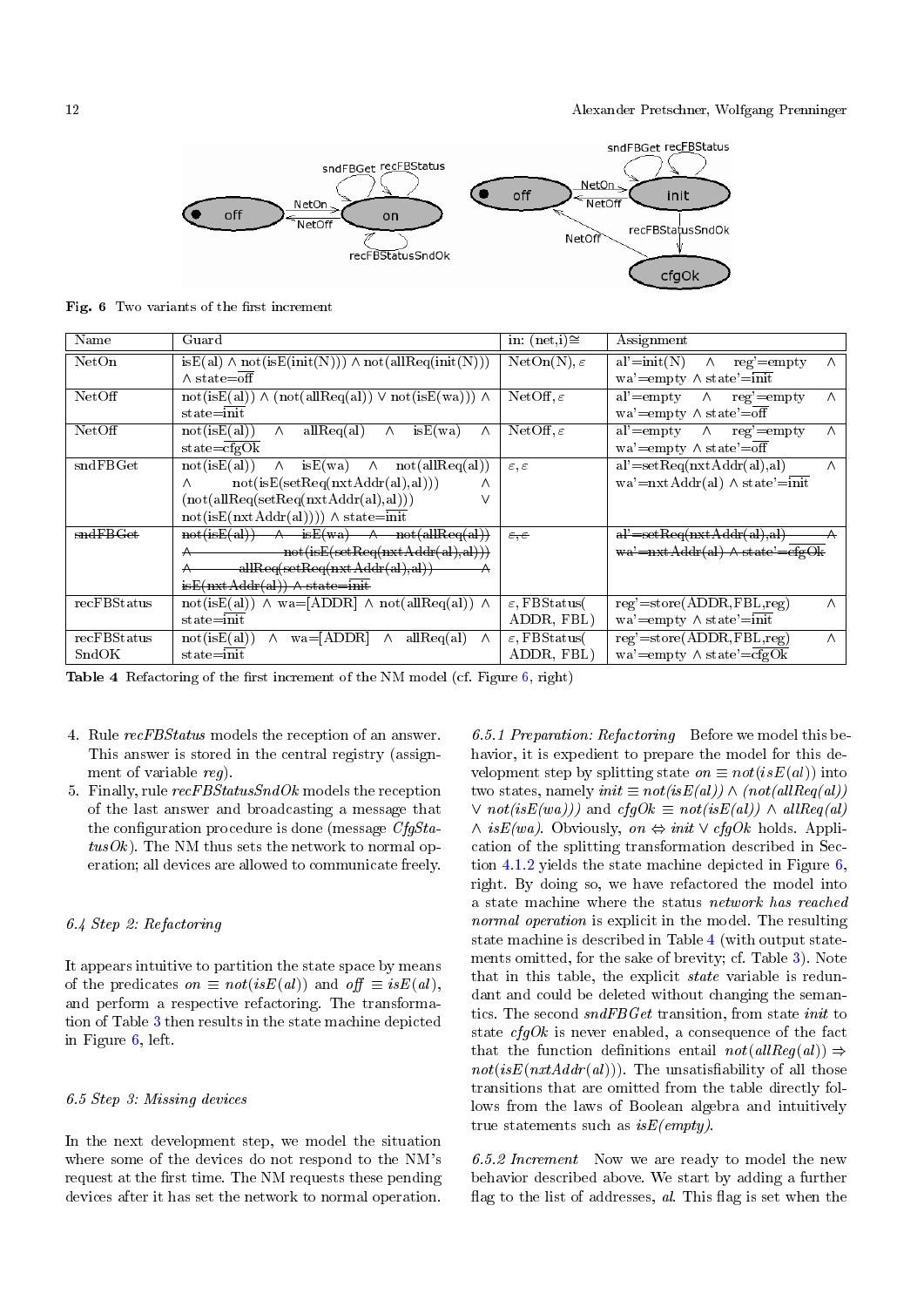

<span id="page-12-2"></span>Fig. 7 Two variants of the second increment

| Name        | Guard                                                         | in: $(net, i) \approx$        | out: $o' =$  | Assignment                         |
|-------------|---------------------------------------------------------------|-------------------------------|--------------|------------------------------------|
| recFBStatus | $wa=[ADDR]$<br>$not($ is $E($ al $))$<br>$\Lambda$            | FBSta-<br>ε.                  | ε            | $al' = setAns(ADDR, al)$           |
|             | $not(allReq(a)) \wedge state = init$                          | $t$ us $(ADDR,$               |              | $reg' = store(ADDR, FBL, reg)$     |
|             |                                                               | FBL                           |              | $wa' = empty \wedge state' = init$ |
| recFBStatus | $not(isE(al)) \wedge wa=[ADDR] \wedge all$                    | FBSta-<br>$\varepsilon$ .     | CfgStatusOk  | $al' = setAns(ADDR, al)$           |
| SndOK       | $\text{Req}(al) \wedge \text{state} = \overline{\text{init}}$ | $t$ us $(ADDR,$               |              | $reg' = store(ADDR, FBL, reg)$     |
|             |                                                               | FBL)                          |              | wa'=empty $\wedge$ state'=cfgOk    |
| swDelay     | $not(isE(al)) \wedge isE(wa) \wedge$<br>all-                  | $\varepsilon, \varepsilon$    | ε            | $al = setReq2NotReq(al)$           |
|             | $\text{Req}(al) \wedge state = cfgOk$                         |                               |              | $state = cfgOk$                    |
| sndFBGet    | not(isE(al))<br>isE(wa)<br>$\wedge$                           | $\varepsilon$ , $\varepsilon$ | $FBGet(nxt-$ | $al' = setReg(nxtAddr(al),al)$     |
|             | $not(allReq(a)) \wedge state = \overline{cfgOk}$              |                               | Addr(al)     | $wa' = nxtAddr(al)$                |
|             |                                                               |                               |              | $state' = cfgOk$                   |
| $\cdots$    | $\mathbf{a} \cdot \mathbf{a} \cdot \mathbf{a}$                | $\cdots$                      | $\cdots$     | $\cdots$                           |

<span id="page-12-3"></span>Table 5 Incomplete second increment (cf. Figure [7,](#page-12-2) left)

respective devices have answered. This is implemented by a function  $setAns$ , as shown in Table [5.](#page-12-3) This table does not repeat the rules of Table [4,](#page-11-4) and for the sake of brevity, not all transitions that are shown in the STD of Figure [7,](#page-12-2) left, are listed in the table. Modifications are typeset in boldface.

When the system is in state  $cfgOk$  and all requests have been issued, then it is necessary to take care of those addresses that have not answered yet. This is done by remaining in this control state, while setting the "requested" 
ag of all those addresses that have not yet answered to "not requested", thus ensuring that they will be asked once more (rule named  $swDelay$ ).

However, by doing so, the logical characterization of  $cfqOk$  is violated. Among other constraints,  $cfqOk$  is defined by  $allReq(al)$  (Section [6.5.1\)](#page-11-5). This is an example of the situation described in Section [5.3,](#page-8-0) second bullet of item [2.](#page-9-2) Once this rule—or transition in the respective STD—has been added, one cannot simply remove the state variable introduced by an earlier refactoring step. The reason is that the definition of rule  $\textit{swDelay}$  now depends on explicit information about the control state, namely  $cfqOk$ , and this information is not equivalent to the logical characterization of  $cfgOk$ , as we have seen.

A second consequence of this development step is that the developer needs to reconsider rules that were defined earlier. For instance, it is now necessary to add a rule that, while being in state cfgOk, sends requests to

addresses from which no answer has been obtained yet. This is done by rule  $\mathit{sndFBGet}$  shown in Table [5.](#page-12-3)

The remaining functionality is implemented in the transitions that emanate from state  $cfqOk$ . While not all transitions are shown in the table, the complete state machine is depicted in Figure [7,](#page-12-2) left.

# <span id="page-12-0"></span>6.6 Step 4: Refactoring

After completion of the incremental development step, we can once more apply the mechanism from Section [4.1.2](#page-5-3) in order to split states and separate a state called delayed from state  $cfgOk$ . The idea is that there are two modes, one indicating that all nodes have answered (state cfg- $OkI$ dle  $\equiv state = cfgOk \wedge allReg(al) \wedge isE(wa)$ , and the other one indicating that some nodes have not yet been requested once more (state *delayed*  $\equiv$  *state=cfgOk*  $\land$  $(not(\text{allReg}(al)) \vee \text{not}(isE(wa))))$ . Note that the earlier introduced variable state is referenced. Figure [7,](#page-12-2) right, shows the respective STD; the table is omitted for the sake of brevity.

### <span id="page-12-1"></span>6.7 Completion

We do not show any further modeling details here. During modeling we identified five main modes of the NM which result in a variable called mode: in mode off the NM is switched off; in mode *init* the NM performs a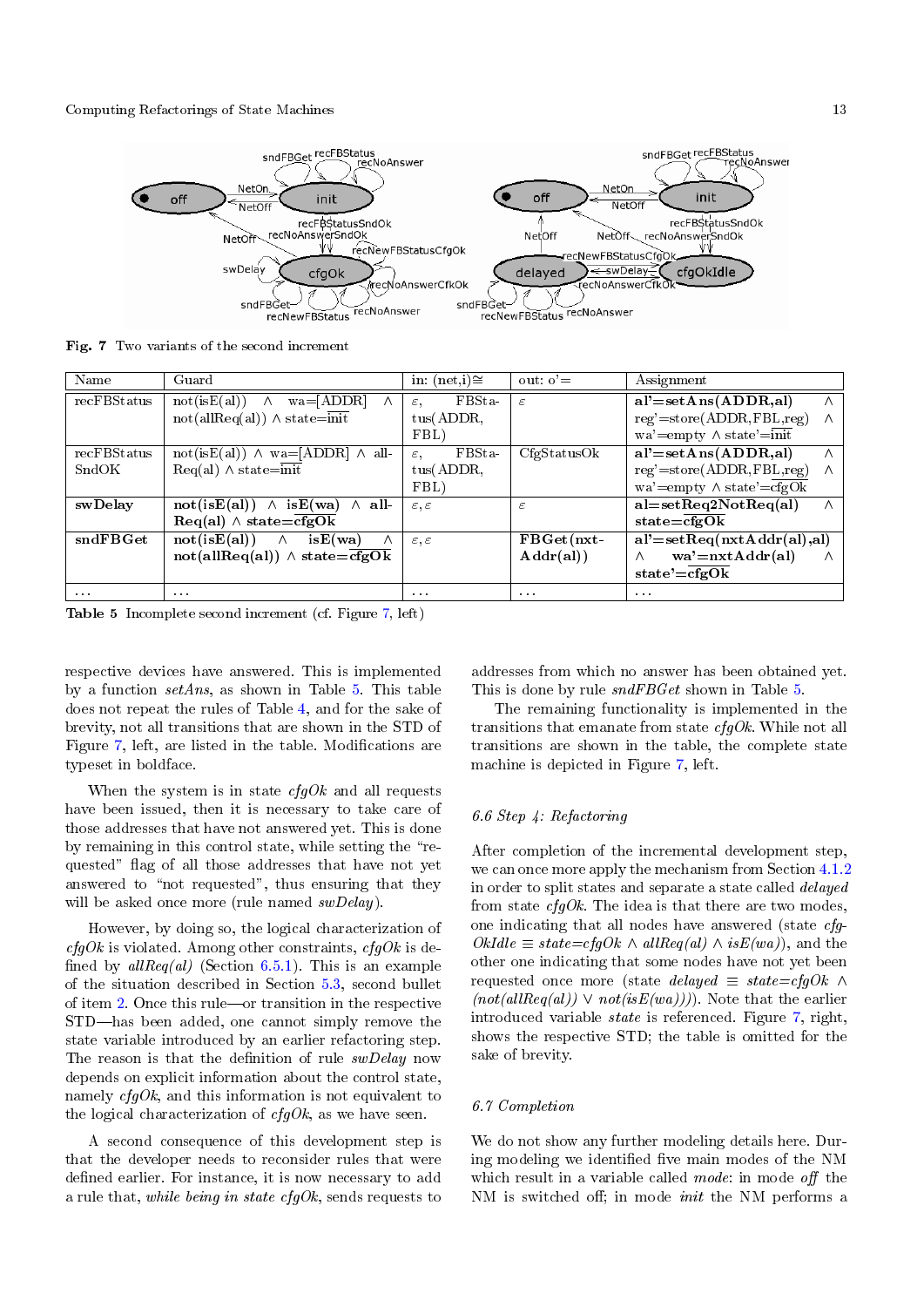

<span id="page-13-2"></span>Fig. 8 Two variants of the last increment (via  $P_1$ : left; via  $P_2$ : right)

system configuration check during startup-all devices are asked for their function blocks; in mode  $cfgOk$  the NM has set up the network to normal operation, i.e., all devices are allowed to communicate freely; in mode ncd the NM performs a system conguration check after a network change, i.e., a device has left or jumped in the network; and in mode delayed the NM requests periodically devices which have not answered to any request yet. In an advanced modeling stage the NM's service is specied by a table with 17 rows where most guards contain four or five atoms.

# <span id="page-13-1"></span>6.8 Refactorings for Reviews

We transformed this table into different state machines for a review of the model. We chose the partitioning  $P_1$  which divides the state space according to the five modes of the NM (Section [6.7\)](#page-12-1). This is done by using an explicit mode variable. Figure [8,](#page-13-2) left, depicts the respective state machine. In addition, we chose a second partitioning  $P_2$  which distinguishes between the following states: (1) requesting Devices  $\equiv wa = empty \wedge$  $mode \in \{init, ncd, delayed\}$  where the NM requests devices, (2) waitForFBStatus  $\equiv wa \neq empty \wedge mode \in$  $\{init, ncd, delayed\}$  where the NM waits for an answer, (3) off and (4)  $cfqOk$  where the NM is in modes off or  $cfgOk$ . Figure [8,](#page-13-2) right, depicts the state machine w.r.t. partitioning  $P_2$  where "req.Devices" corresponds to predicate requestingDevices, and "wait4FBStat" to predicate waitForFBStatus. While the other refactorings of this chapter all deal with splitting one state into several new ones or vice versa, the refactoring w.r.t.  $P_2$  shows how three states (init, ncd, delayed) are refactored into two states (requestingDevices, waitForFBStatus). Neither requestingDevices nor waitForFBStatus are pure mergers of two states defined by  $P_1$ .

 $P_1$  allows us to study symmetries w.r.t. mode switching. For example, upon each network reset, the NM returns to mode init (transitions with names ending in  $NotOk$ ). We would have detected an error in the model

if one of these transitions had been missing. By means of  $P_2$ , we can observe that the NM can enter state requestingDevices from state  $cfgOk$  only if a network change occurs (transitions beginning with NCD) or if there are devices which have not answered yet (transition swDe $lay)$ . There would be an error if there were further transitions. This example demonstrates that specific symmetries can be found and analyzed by building different abstract views of rule systems. By reviewing this kind of abstractions, the model can be analyzed easily if some transitions must or must not exist for symmetry considerations. The abstract view reveals relations in the model which would likely have stayed hidden in the detailed view of tables.

## <span id="page-13-0"></span>7 Related work

Related work can be structured into other approaches to refactoring, the use of tables, incremental development processes, and logical characterizations of state spaces. A preliminary version of this article appeared as a conference contribution [\[PP05\]](#page-16-17).

Refactorings: Sunyé et al. consider the refactoring of statecharts on the grounds of hierarchical states [\[SPLJ01\]](#page-16-18). Roughly, sets of states are merged, and the new transitions are computed. This differs from our work in that they do not consider *arbitrary* new definitions of states (our sets  $P$  that cover the state space); merging states is just one refactoring (Section [4.1.2\)](#page-5-3).

In the context of inductive verification, Cheng considers refactoring a parameterized process into a set of constant processes [\[Che02\]](#page-15-16). In our context, this would amount to refactoring one state machine into more than one state machine, which is not the focus of this paper.

Van Gorp et al. propose extensions to the UML meta model such that pre- and postconditions for behaviorpreserving transformations can be expressed [\[vSMD03\]](#page-16-19). This work is not concerned with refactorings of state machines. Similarly, Correa and Werner discuss refactorings of OCL expressions and class structures, without explicitly taking into account state machines [\[CW04\]](#page-15-17).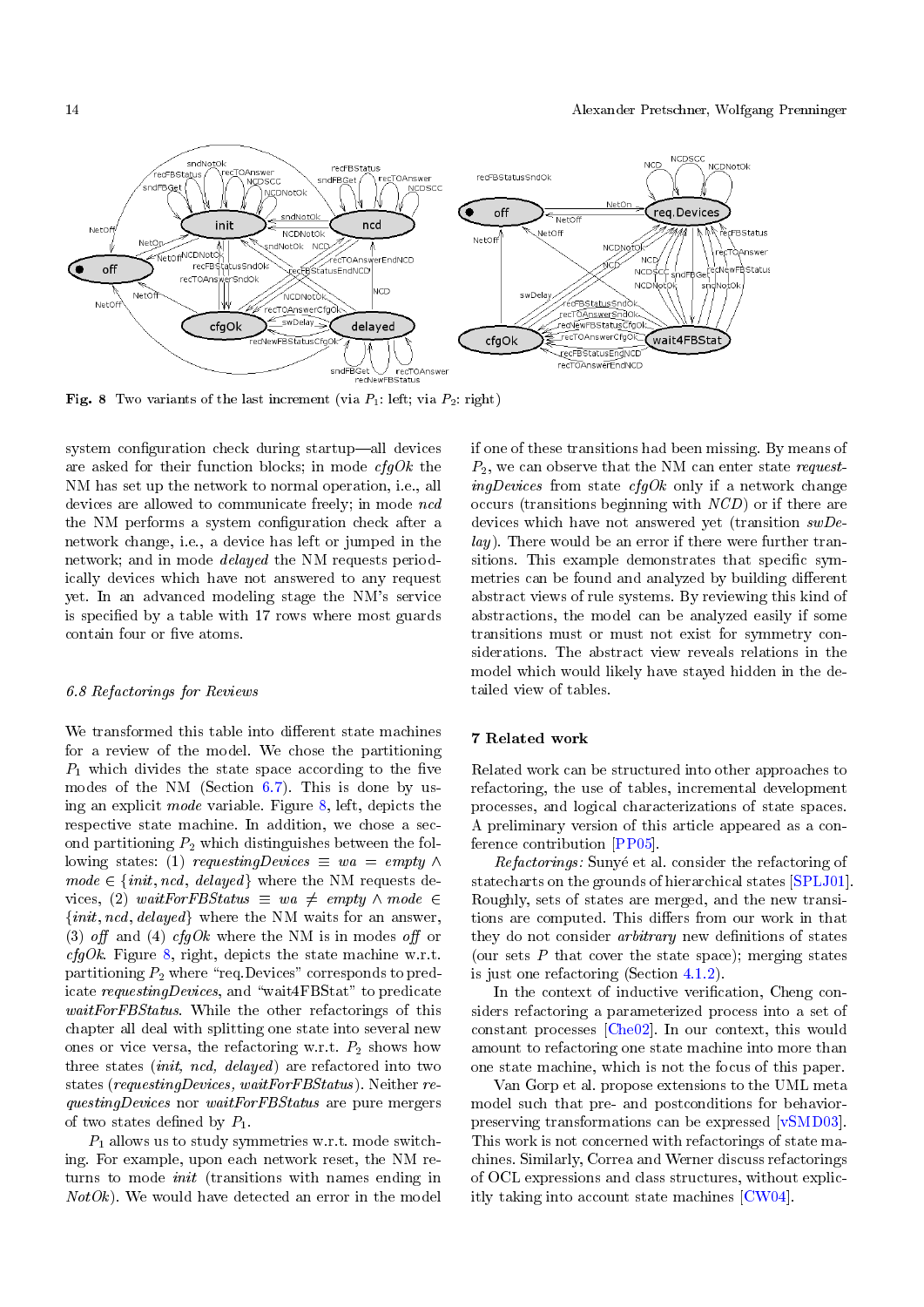Philipps and Rumpe present a set of transformation rules for data flow networks and formally show that the transformed system is a refinement of the original one [\[PR99\]](#page-16-14). Their work differs from ours in that we actually compute the refactoring of a behavior model.

At first sight, one may be tempted to see similarities between our work on refactorings and the ideas of predicate abstraction [\[GS97\]](#page-15-18). The commonality is that both approaches rely on predicates that define the states of a transformed system. The difference is that our transformation does not induce any loss of information, or abstraction, in the transformed system. This is the reason why we can—modulo simplification—compute the transitions of the transformed system by syntactic replacements only, which is in general not the case for the computation of abstract transitions in the context of predicate abstraction.

Tables: Shen et al. [\[SZP96\]](#page-16-10) are concerned with transformations of tabular specifications of a system. They concentrate on transformations between different kinds of tables [\[Par92\]](#page-16-11) rather than transforming tables into graphical representations in the form of extended state machines. Their transformations are refactorings in their own right.

Incrementality: Prowell and Poore use incrementally discovered equivalence classes on I/O sequences to specify the I/O behavior of a system [\[PP03\]](#page-16-20). One could directly use such canonical sequences as states (we do not provide a method for deriving (characterizations) states but rather assume them to be given-note that the interpretation of states as equivalence classes on input histories is standard, as witnessed, for instance, by Nerode's classical right congruence used to minimize finite automata). Janicki and Sekerinski claim that this leads to complex state machines even for small systems [\[JS01\]](#page-16-21). In that latter paper, the trace assertion method is revisited, and by directly catering for certain signal interleavings, the authors propose to interpret certain so-called step-traces as states. Both approaches do not seem to see a need for refactorings at all, but they also advocate the use of different specifications.

Logical Characterization: The state invariants in timed and hybrid automata  $[LV91, ACH+95]$  $[LV91, ACH+95]$  $[LV91, ACH+95]$  $[LV91, ACH+95]$  are obviously related to our logical characterization of refactorings. However, we are concerned with discrete systems, and we use the invariants in a methodologically different manner, namely to the end of refactoring. Furthermore, state invariants in timed and hybrid systems need not cover the state space.

Lamport uses TLA predicates—invariants—to characterize control states [\[Lam95\]](#page-16-6) in predicate-action diagrams. Except for the concrete language, this is similar to what we do in this paper. However, Lamport is not concerned with refactorings.

Finally, the predicates we use to characterize control states relate to the "reaffirmed invariants" in the context of the Stanford Temporal Prover [\[Man94\]](#page-16-23), namely local

invariants  $PC = i \Rightarrow I(i)$  that describe properties  $I(i)$ at program location  $i$  and that are defined on data variables only. These special invariants are dubbed \mode invariants" in the SCR context [\[JH98\]](#page-16-24).

#### <span id="page-14-0"></span>8 Conclusions and Future Work

The starting point of our work is the observation that current model-based CASE tools provide insufficient support for the incremental development of STDs when it comes to fundamental changes of the control states. These might become necessary if a better understanding of the systems suggests a different, more adequate, perspective on the state space. Refactorings of STDs are hence motivated by a better understanding of the system rather than by a "model smell".

We have shown a way of computing refactorings of state machines on the grounds of predicates that describe parts of the state space. Our incremental development process is based on both tables and STDs. We have argued that there is room for both representations, and that it is beneficial to use them in parallel: because of their clear structure, tables are sometimes easier to grasp and manipulate—and STDs help with identifying symmetries and, possibly together with simulation traces in the form of sequence diagrams, also with conveying fundamental ideas behind the model. Refactoring tables that do not represent state machines appears to be of modest value. Benefits do become apparent when the simultaneous transformation into STDs is considered.

Because the computed refactorings are meant to be readable by humans, we have shown how refactoring steps can be performed with both representations while reducing to a minimum the number of conjuncts in guards that are introduced by the computation of a refactoring. We have described those development steps that allow one to remove previously introduced redundant information when a refactoring is done simultaneously with a transformation into an STD.

There are some limitations to the applicability of our approach. Firstly, because determining whether or not a set of predicates forms a partitioning is in general an undecidable problem, one might inadvertently compute a refinement rather than a refactoring (Section  $4.5$ ). In our experience, however, the covering property of a set of predicates could always be shown. Secondly, while the computation of a refactoring as defined in Section [4.4](#page-6-3) is a purely syntactical transformation, the simplication of the resulting transitions—without, these computed transitions quickly become unintelligible—requires reasoning. With sufficiently powerful action languages, this in general also is an undecidable problem. Even in decidable cases, the performance of respective satisfiability checkers such as the one described in Section [5](#page-7-0) naturally affects the practical utility of the approach. Thirdly, the definition of covering predicates is a challenging task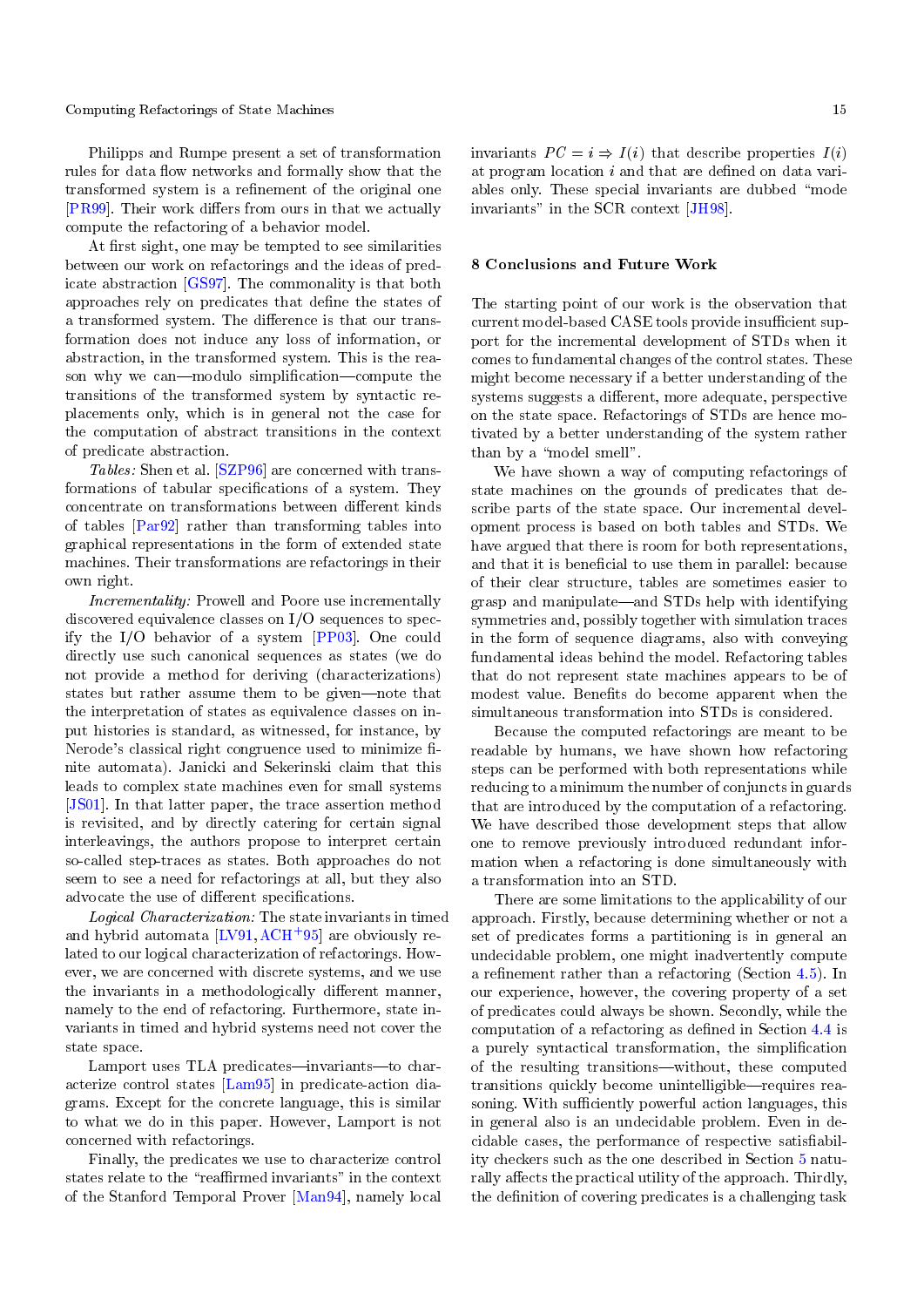that, in addition to intimate familiarity with the system under consideration, requires knowledge of formal logics that some modelers will have to gain before the computation of refactorings becomes as natural an activity as adding or removing behavior.

Our experience with behavior models of embedded systems that we built to the end of generating test cases suggests that the cost of building and maintaining the models is likely to turn out as a critical parameter. In many cases, the potential of considerable reuse will drive the decision for or against this or comparable technologies. CASE tool support for (1) quick and easy development of new models and, in particular, (2) comfortable modification of existing models then appears as an indispensable prerequisite for cost-effectively handling their development. Tool-supported refactorings of behavior models, like the work presented in this paper, appear to be one step towards more comfortable and cheaper model-based development processes.

Future work is bound (1) to extended implementations of the satisfiability checker that is needed for the reduction of refactored transitions, (2) to the tight integration of our approach into a CASE tool that, in particular, must include the automatic layouting of computed STDs, and (3) to an extension to other formalisms, e.g., statecharts with OCL. While we believe that working with logical characterizations of control states is a viable option to refactoring state machines, we need more experience to identify situations where which model refactorings are of considerable methodological value, where not, and why.

## References

- <span id="page-15-19"></span>ACH<sup>+</sup>95. R. Alur, C. Courcoubetis, N. Halbwachs, T.A. Henzinger, P.-H. Ho, X. Nicollin, A. Olivero, J. Sifakis, and S. Yovine. The algorithmic analysis of hybrid systems. Theoretical Computer  $Science, 138(1):3-34, 1995.$
- <span id="page-15-7"></span>BBFM99. P. Behm, P. Benoit, A. Faivre, and J.-M. Meynadier. Météor: A Successful Application of B in a Large Project. In Proc. Formal Methods, volume 1708 of  $Springer LNCS$ , pages 369-387, 1999.
- <span id="page-15-8"></span>BKTW05. D. Basin, H. Kuruma, K. Takaragi, and B. Wolff. Verication of a Signature Architecture with HOL-Z. In Proc. Formal Methods, volume 3582 of  $Springer LNCS$ , pages 269-285, 2005.
- <span id="page-15-4"></span>BLLP04. E. Bernard, B. Legeard, X. Luck, and F. Peureux. Generation of test sequences from formal specifications: GSM 11.11 standard casestudy. SW Practice and Experience, 34(10):915  $-948, 2004.$
- <span id="page-15-1"></span>BOJ04. M. Beine, R. Otterbach, and M. Jungmann. Development of Safety-Critical Software Using Automatic Code Generation. In Proc. SAE World Congress (publication SP-1852: In-Vehicle Networks and Software, Electrical Wiring Har-

nesses, and Electronics and Systems Reliability), 2004.

- <span id="page-15-12"></span>BP00. M. Breitling and J. Philipps. Step by step to histories. In Proc. Algebraic Methodology And Software Technology, volume 1816 of Springer  $LNCS$ , pages  $11-25$ , 2000.
- <span id="page-15-13"></span>BS01. M. Broy and K. Stølen. Specification and Development of Interactive Systems - Focus on Streams, Interfaces, and Refinement. Springer, 2001.
- <span id="page-15-5"></span>CAB<sup>+</sup>98. W. Chan, R. Anderson, P. Beame, S. Burns, F. Modugno, D. Notkin, and J. Reese. Model checking large software specifications. IEEE  $TSE$ , 24(7):498-520, 1998.
- <span id="page-15-16"></span>Che02. Y.-P. Cheng. Refactoring design models for inductive verification. In Proc. Intl. Symposium on Software Testing and Analysis, pages  $164-168$ , 2002.
- <span id="page-15-14"></span>Cur06. Functional Logic Language Curry. Language Homepage: [www.informatik.uni-kiel.](www.informatik.uni-kiel.de/~mh/curry/) [de/~mh/curry/,](www.informatik.uni-kiel.de/~mh/curry/) 2006.
- <span id="page-15-17"></span>CW04. A. Correa and C. Werner. Applying Refactoring Techniques to UML/OCL Models. In Proc. 7th Intl. Conf. on the Unified Modeling Language, pages 173-187, 2004.
- <span id="page-15-6"></span>DBCHP03. S. Dajani-Brown, D. Cofer, G. Hartmann, and S. Pratt. Formal Modeling and Analysis of an Avionics Triplex Sensor Voter. In Proc. 10th Intl. SPIN Workshop, volume 2648 of Springer  $LNCS$ , pages 34-48, 2003.
- <span id="page-15-11"></span>Dij75. E. Dijkstra. Guarded commands, nondeterminacy and formal derivation of programs. Commun.  $ACM$ ,  $18(8):453-457$ , 1975.
- <span id="page-15-0"></span>ESB01. M. Eckrich, J. Schäuffele, and W. Baumgartner. New Steering System-BMW on the road to success with ASCET-SD, ES1000 and INCA.  $RealTimes, 1:20-21, 2001.$  [en.etasgroup.com/](en.etasgroup.com/downloads/rt/rt_2001_01_20_en.pdf) [downloads/rt/rt\\_2001\\_01\\_20\\_en.pdf.](en.etasgroup.com/downloads/rt/rt_2001_01_20_en.pdf)
- <span id="page-15-2"></span>FGG<sup>+</sup>05. A. Ferrari, G. Gaviani, G. Gentile, M. Stefano, L. Romagnoli, and M. Beine. Automatic Code Generation and Platform Based Design Methodology: An Engine Management System Design Case Study. In Proc. SAE World Congress (publication SP-924: Software/Hardware Systems), 2005.
- <span id="page-15-3"></span>FHP02. E. Farchi, A. Hartman, and S. S. Pinter. Using a model-based test generator to test for standard conformance. IBM Systems Journal, 41(1):89-110, 2002.
- <span id="page-15-9"></span>Fow99. M. Fowler. Refactoring-Improving the Design of Existing Code. Addison Wesley, 1999.
- <span id="page-15-18"></span>GS97. S. Graf and H. Saidi. Construction of abstract state graphs with PVS. In Proc. 9th Intl. Conf. on Computer Aided Verification, volume 1254 of  $Springer LNCS$ , pages 72-83, 1997.
- <span id="page-15-15"></span>Han94. M. Hanus. The Integration of Functions into Logic Programming: From Theory to Practice. J. Logic Programming, 19,20:583-628, 1994.
- <span id="page-15-10"></span>Hen80. K. Heninger. Specifying Software Requirements for Complex Systems: New Techniques and Their Application. IEEE TSE,  $SE-6(1):2-$ 13, 1980.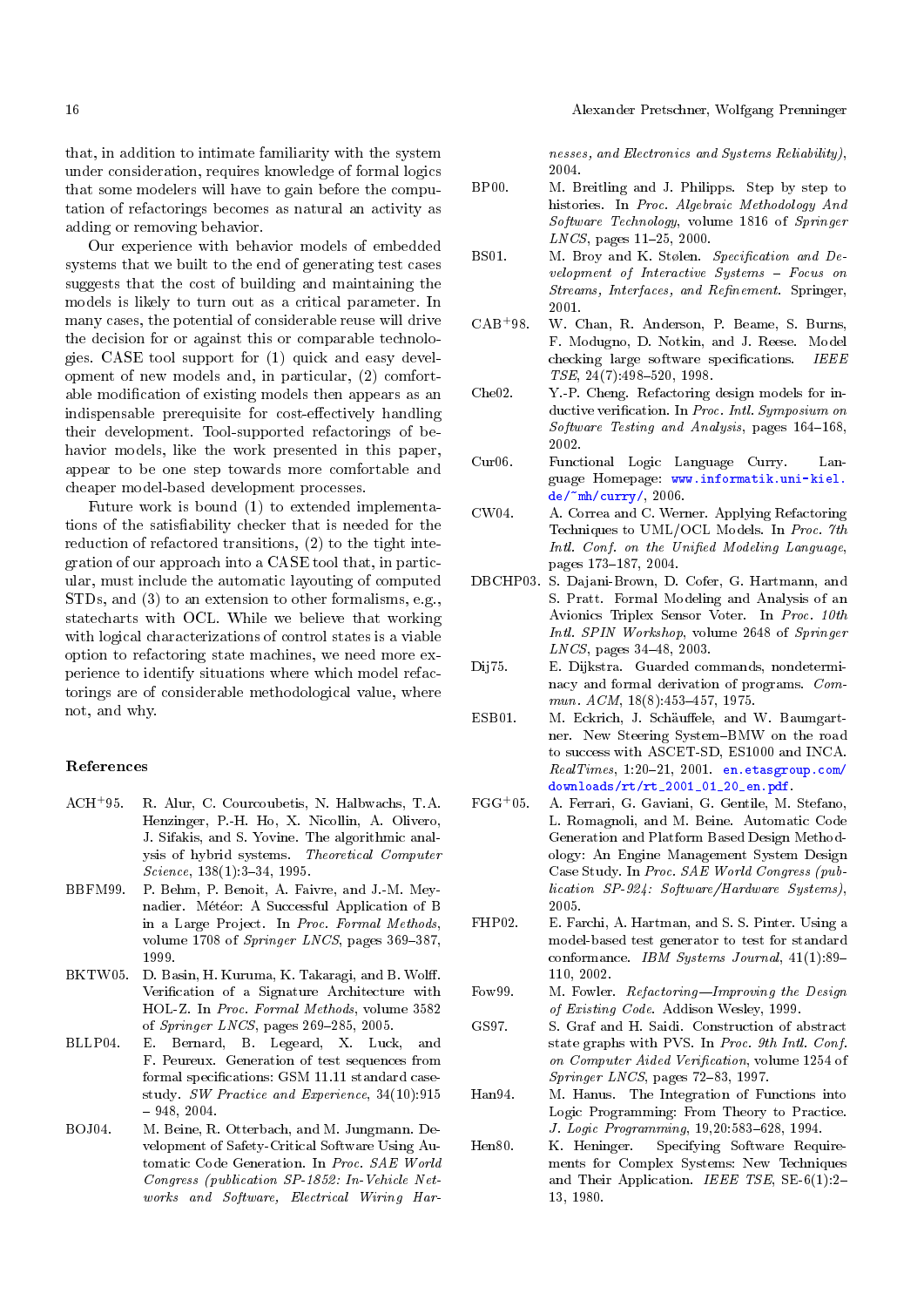- <span id="page-16-8"></span>HJL96. C. Heitmeyer, R. Jeffords, and B. Labaw. Automated Consistency Checking of Requirements Specifications. ACM Transactions on SW Engineering and Methodology,  $5(3):231-261$ , 1996.
- <span id="page-16-4"></span>HSE97. F. Huber, B. Schatz, and G. Einert. Consistent Graphical Specication of Distributed Systems. In Proc. Formal Methods Europe, volume 1313 of  $Springer LNCS$ , pages 122-141, 1997.
- <span id="page-16-24"></span>JH98. R. Jeffords and C. Heitmeyer. Automatic Generation of State Invariants from Requirements Specifications. In Proc. 6th Intl. Symposium on Foundations of SW Engineering, pages  $56-69$ , 1998.
- <span id="page-16-21"></span>JS01. R. Janicki and E. Sekerinski. Foundations of the Trace Assertion Method of Module Interface Specification. IEEE TSE, 27(7):577-598, 2001.
- <span id="page-16-6"></span>Lam95. L. Lamport. TLA in Pictures. IEEE TSE,  $21(9)$ :768-775, 1995.
- <span id="page-16-12"></span>LT87. N. Lynch and M. Tuttle. Hierarchical correctness proofs for distributed algorithms. In Proc. 6th annual ACM Symposium on principles of  $distributed\ computing, pages\ 137–151,$  1987.
- <span id="page-16-22"></span>LV91. N. Lynch and F. Vaandrager. Forward and backward simulations for timing-based systems. In REX workshop, volume 600 of Springer LNCS, pages 397-446, 1991.
- <span id="page-16-23"></span>Man94. Z. Manna et al. STeP: the Stanford Temporal Prover. Technical Report STAN-CS-TR-94- 1518, Department of Computer Science, Stanford University, 1994.
- <span id="page-16-2"></span>MDD<sup>+</sup>03. T. Mens, S. Demeyer, B. Du Bois, H. Stenten, and P. Van Gorp. Refactoring: Current Research and Future Trends.  $ENTCS$ , 82(3):483-499, 2003.
- <span id="page-16-16"></span>MOS02. MOST Cooperation. MOST Specification, Rev. 2.2. [www.mostnet.de/downloads/](www.mostnet.de/downloads/Specifications/) [Specifications/,](www.mostnet.de/downloads/Specifications/) 2002.
- <span id="page-16-3"></span>MT04. T. Mens and T. Tourwé. A Survey of Software Refactoring. IEEE TSE,  $30(2):126-139$ , 2004.
- <span id="page-16-11"></span>Par92. D. Parnas. Tabular Representations of Relations. Technical Report CRL-260, Telecommunications Research Institute of Ontario, 1992.
- <span id="page-16-7"></span>PM95. D. Parnas and J. Madey. Functional Documents for Computer Systems. Science of Computer *Programming*,  $1(25):41-61$ , October 1995.
- <span id="page-16-9"></span>PP99. D. Parnas and D. Peters. An Easily Extensible Toolset for Tabular Mathematical Expressions. In Proc. 5th Intl. Conf. on Tools and Algorithms for the Construction and Analysis of Systems, volume 1579 of *Springer LNCS*, pages  $345-359$ , 1999.
- <span id="page-16-20"></span>PP03. S. Prowell and J. Poore. Foundations of Sequence-Based Software Specification. IEEE TSE,  $29(5):1-13, 2003$ .
- <span id="page-16-17"></span>PP05. A. Pretschner and W. Prenninger. Computing refactorings of behavior models. In Proc. ACM/IEEE 8th Intl. Conf. on Model Driven Engineering Languages and Systems, volume 3713 of Springer LNCS, pages  $126{-}141$ , 2005.
- <span id="page-16-0"></span>PPS<sup>+</sup>03. J. Philipps, A. Pretschner, O. Slotosch, E. Aiglstorfer, S. Kriebel, and K. Scholl. Modelbased test case generation for smart cards.  $ENTCS$ , 80:168-192, 2003.
- <span id="page-16-1"></span>PPW<sup>+</sup>05. A. Pretschner, W. Prenninger, S. Wagner, C. Kuhnel, M. Baumgartner, R. Zolch, B. Sostawa, and T. Stauner. One evaluation of model-based testing and its automation. In Proc. 27th Intl. Conf. on Software Engineering, pages 392-401, 2005.
- <span id="page-16-13"></span>PR97. J. Philipps and B. Rumpe. Refinement of information flow architectures. In Proc. 1st Intl. Conf. on Formal Engineering Methods, pages 203-212, 1997.
- <span id="page-16-14"></span>PR99. J. Philipps and B. Rumpe. Refinement of pipe and filter architectures. In Proc. World Congres on Formal Methods, volume 1708 of Springer  $LNCS$ , pages 96-115, 1999.
- <span id="page-16-5"></span>PSAK04. A. Pretschner, O. Slotosch, E. Aiglstorfer, and S. Kriebel. Model Based Testing for Real-The Inhouse Card Case Study. J. Software Tools for Technology Transfer,  $5(2-3):140-157, 2004$ .
- <span id="page-16-18"></span>SPLJ01. G. Sunye, D. Pollet, Y. Le Traon, and J.-M. Jézéquel. Refactoring UML models. In Proc.  $4th$ Intl. Conf. on the Unified Modeling Language. volume 2185 of *Springer LNCS*, pages  $134-148$ , 2001.
- <span id="page-16-10"></span>SZP96. H. Shen, J. Zucker, and D. Parnas. Table transformation tools: Why and how. In Proc. 11th Annual Conf. on Computer Assurance, pages 3-11, 1996.
- <span id="page-16-19"></span>vSMD03. P. van Gorp, H. Stenten, T. Mens, and S. Demeyer. Towards Automating Source-Consistent UML Refactorings. In Proc. 6th Intl. Conf. on The Unified Modeling Language, Modeling Languages and Applications, volume 2863 of  $Springer LNCS$ , pages 144-158, 2003.

# <span id="page-16-15"></span>A Proof of Equivalence

We show that the transformation w.r.t. a covering  $P$ , given in equation [\(1\)](#page-7-1) in Section [4.4,](#page-6-3) is indeed a refactoring, i.e.,  $\llbracket R \rrbracket \stackrel{I\cup O}{=} \llbracket \tilde{R} \rrbracket$ . We prove the stronger claim,  $\llbracket R \rrbracket = \llbracket \tilde{R} \rrbracket$ . Restrictions to the I/O behavior are necessary only if the set of local data state variables, L, is modified. We have moved modifications of this set more precisely, of state variable  $state$ -into the mappings  $\tau$  and  $\tau^{-1}$  that transform rule systems into state machines, and vice versa. We need to show that for all pairs of subsequent states,  $\beta \gamma$ , of traces in R, there is a transition  $\tilde{t}$  of  $\tilde{R}$  with  $\beta, \gamma' \models \tilde{t}$ , and vice versa. Both directions are proved by induction.

" $\subset$ ". In order to show  $\llbracket R \rrbracket \subset \llbracket R \rrbracket$ , we first show that the first state of a trace of the former also is the first state of a trace of the latter. This follows directly because R and  $\tilde{R}$  have the identical assertion  $S$  for initial states.

For the induction step, consider two subsequent states  $\beta$  and  $\gamma$  of a trace of R, i.e.,  $\ldots \beta \gamma \ldots \in [R]$ . By definition, there must be a transition  $t \in T$  with  $\beta, \gamma' \models t$ where  $\beta, \gamma \in A_{V \cup H_t}$ . Let  $t \equiv in \wedge g \wedge a \wedge out$ . We have to show that there are  $p, q \in P$  with  $\beta, \gamma' \models p \land q'[f_l/l']_{l \in L}$ .

Since  $P$  covers the data space,  $A_L$ , there must be  $p, q \in P$  s.t.  $\beta \models p$  and  $\gamma \models q$ , or equivalently,  $\gamma' \models q'$ .